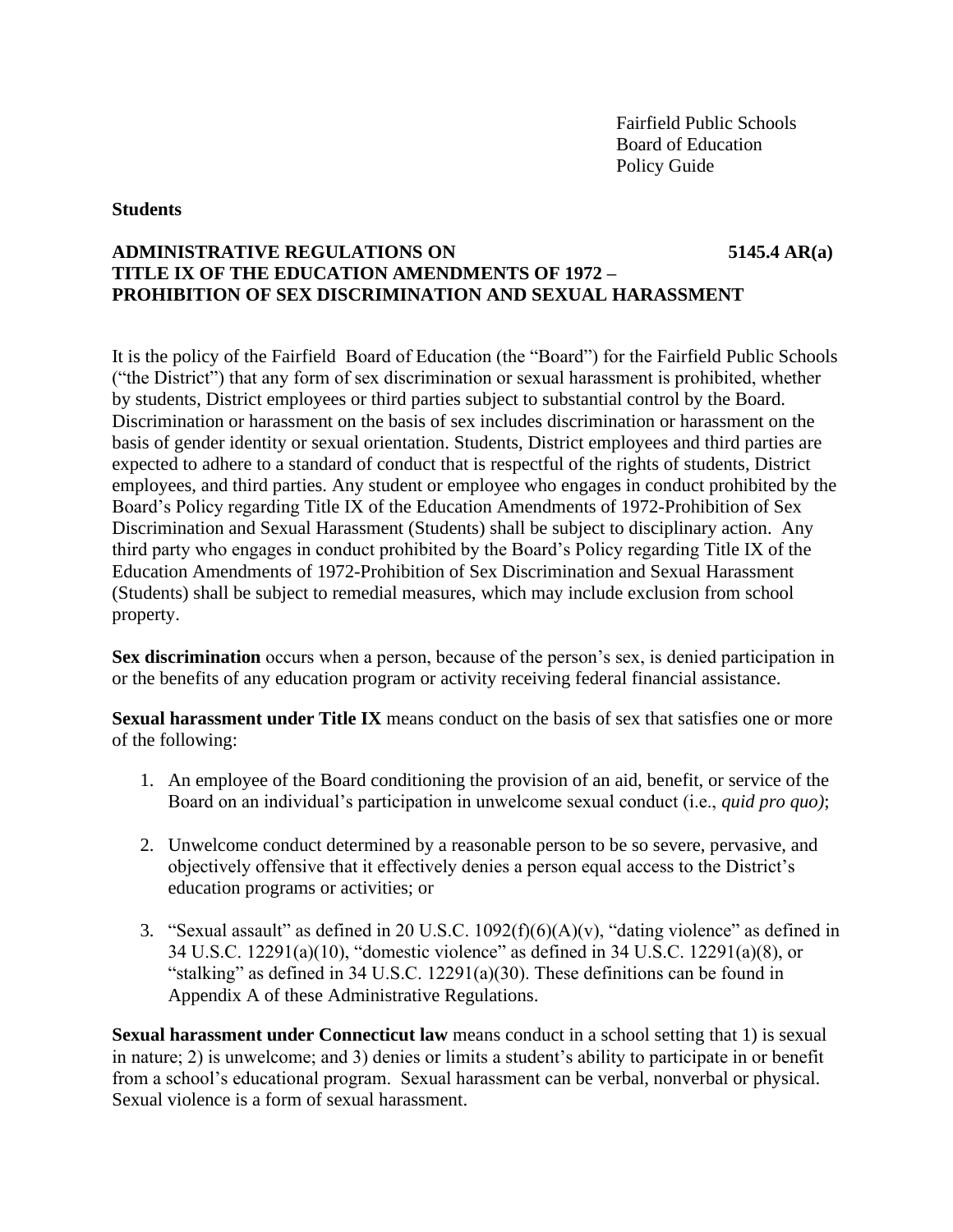#### **Students**

## **ADMINISTRATIVE REGULATIONS ON 5145.4 AR(b) TITLE IX OF THE EDUCATION AMENDMENTS OF 1972 – PROHIBITION OF SEX DISCRIMINATION AND SEXUAL HARASSMENT**

Although not an exhaustive list, the following are other examples of conduct prohibited by the Board's Policy regarding Title IX of the Education Amendments of 1972-Prohibition of Sex Discrimination and Sexual Harassment (Students):

- 1. Statements or other conduct indicating that a student's submission to, or rejection of, sexual overtures or advances will affect the student's grades and/or other academic progress;
- 2. Unwelcome attention and/or advances of a sexual nature, including verbal comments, sexual invitations, leering and physical touching;
- 3. Display of sexually suggestive objects, or use of sexually suggestive or obscene remarks, invitations, letters, emails, text messages, notes, slurs, jokes, pictures, cartoons, epithets or gestures;
- 4. Touching of a sexual nature or telling sexual or dirty jokes;
- 5. Transmitting or displaying emails or websites of a sexual nature;
- 6. Using computer systems, including email, instant messaging, text messaging, blogging or the use of social networking websites, or other forms of electronic communications, to engage in any conduct prohibited by the Board's Policy regarding Title IX of the Education Amendments of 1972-Prohibition of Sex Discrimination and Sexual Harassment (Students).

# **NOTICE OF THE TITLE IX COORDINATOR**

The District's Title IX Coordinator is the **Executive Director of Human Resources**. Any individual may make a report of sex discrimination and/or sexual harassment to any District employee or directly to the Title IX Coordinator using any one, or multiple, of the following points of contact:

**501 Kings Highway East, Fairfield CT 06825 titleIX@fairfieldschools.org 203-255-8462**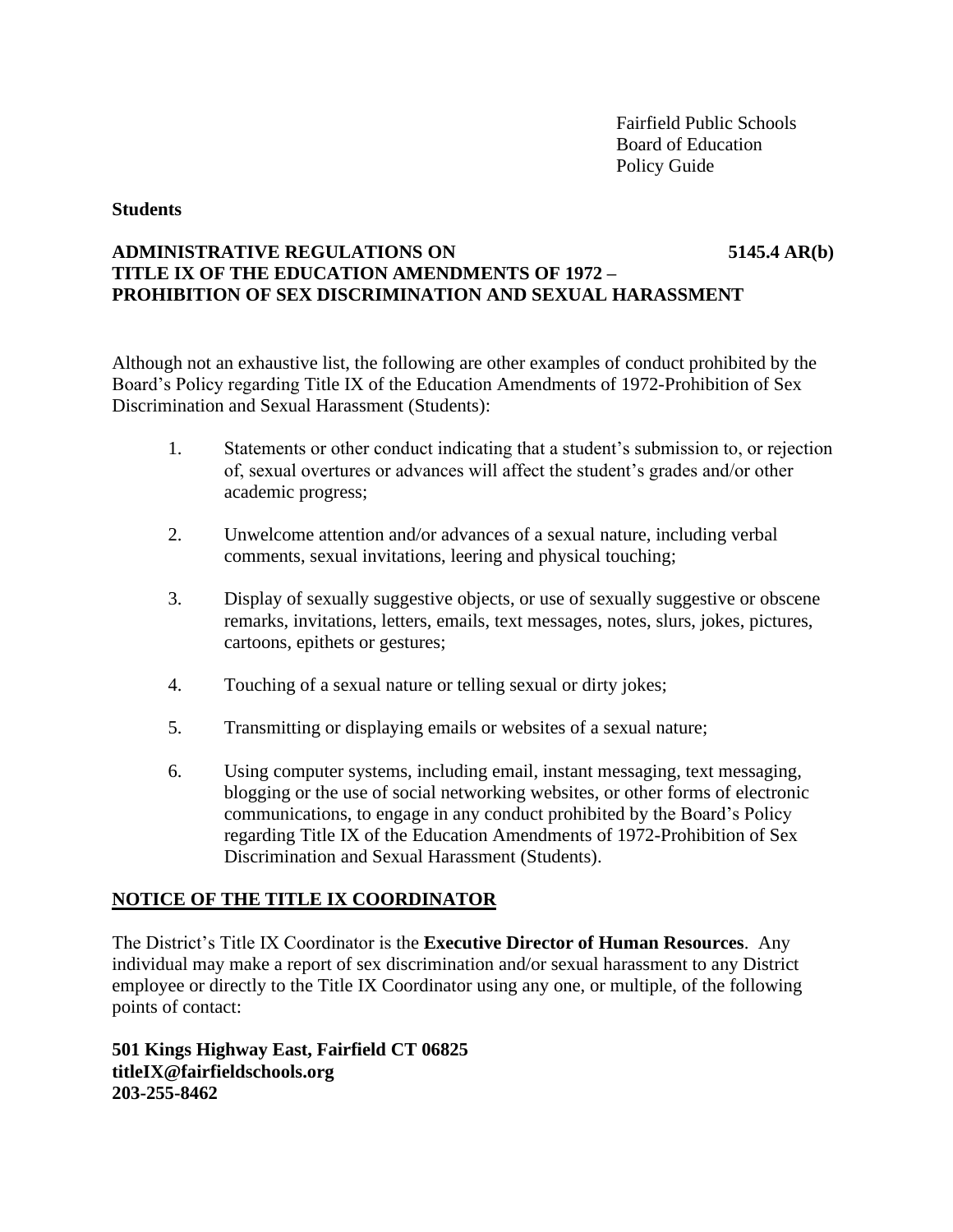#### **Students**

# **ADMINISTRATIVE REGULATIONS ON 5145.4 AR(c) TITLE IX OF THE EDUCATION AMENDMENTS OF 1972 – PROHIBITION OF SEX DISCRIMINATION AND SEXUAL HARASSMENT**

Any District employee in receipt of allegations of sex discrimination or sexual harassment, or in receipt of a formal complaint, shall immediately forward such information to the Title IX Coordinator. The Title IX Coordinator manages the District's compliance with Title IX and Connecticut law regarding sexual harassment and sex discrimination and is an available resource to anyone seeking information or wishing to file a formal complaint of same. When a student, District employee, or other participant in the District's programs and activities feels that such person has been subjected to discrimination on the basis of sex in any District program or activity, including without limitation being subjected to sexual harassment, such person may contact the Title IX Coordinator or utilize the Title IX grievance systems set forth herein to bring concerns forward for the purpose of obtaining a prompt and equitable resolution.

## **EXPLANATION OF COMPLAINT PROCESS AND PROCEDURE**

The federal regulations implementing Title IX require the adoption and publication of two separate grievance systems: a grievance process for complaints of sex discrimination involving allegations of sexual harassment and grievance procedures for complaints of sex discrimination that are not sexual harassment. Accordingly, the Administration will process any complaints of sex discrimination involving allegations of sexual harassment under Title IX, as defined above, pursuant to the **grievance process** set forth in Section I of these regulations. The Administration will process any complaints of sex discrimination that are not sexual harassment under Title IX pursuant to the **grievance procedures** set forth in Section II of these regulations.

The District will keep confidential the identity of any individual who has a made a report or complaint of sex discrimination, including any individual who has made a report or filed a formal complaint of sexual harassment, any complainant, any individual who has been reported to be the perpetrator of sex discrimination, any respondent, and any witness, except as may be permitted by the Family Educational Rights and Privacy Act (FERPA), or as required by law, or to carry out the purposes of these Administrative Regulations, including the conduct of any investigation, hearing, or judicial proceeding arising from these Administrative Regulations.

The obligation to comply with Title IX is not obviated or alleviated by the FERPA.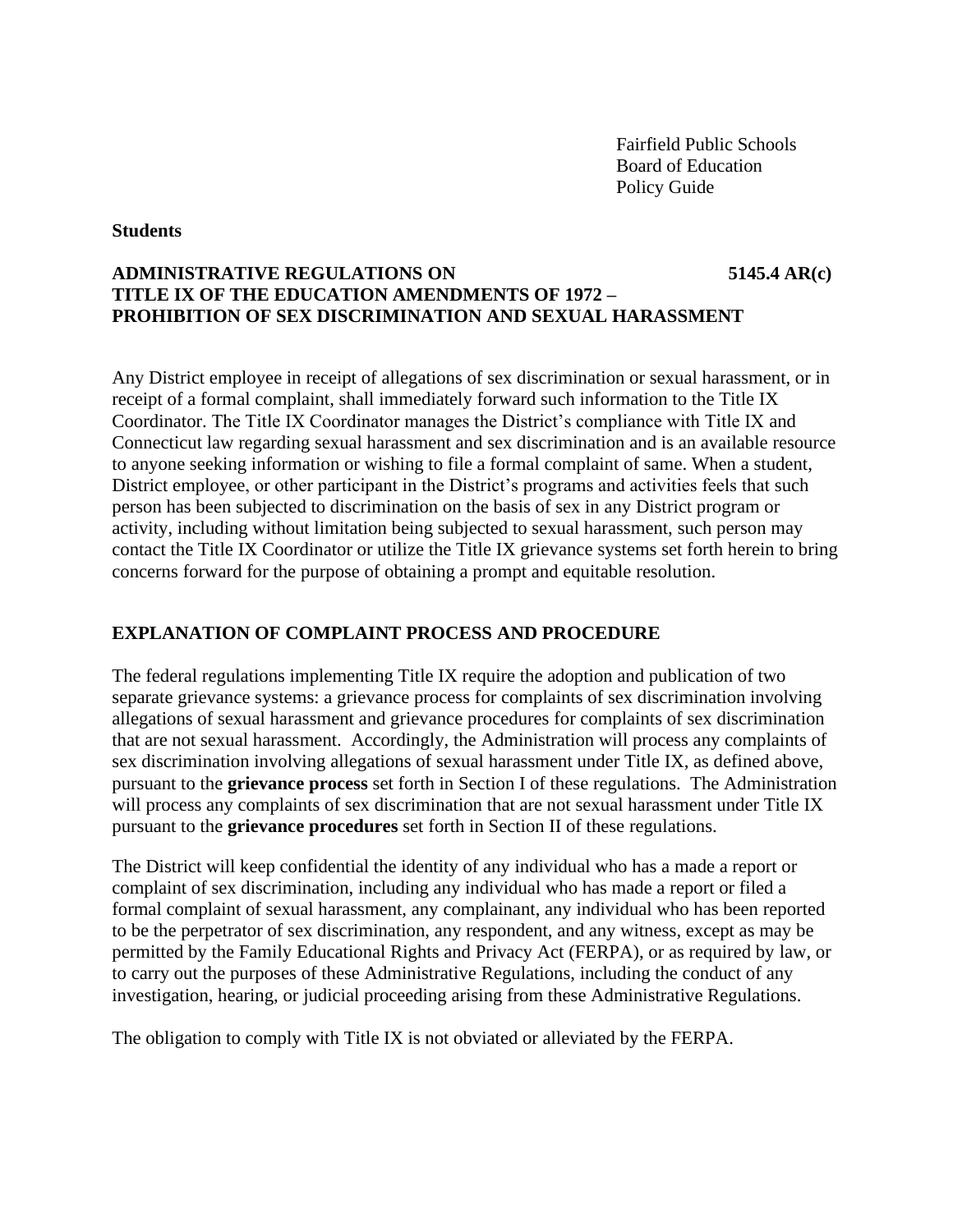### **Students**

# **ADMINISTRATIVE REGULATIONS ON 5145.4 AR(d) TITLE IX OF THE EDUCATION AMENDMENTS OF 1972 – PROHIBITION OF SEX DISCRIMINATION AND SEXUAL HARASSMENT**

# **SECTION I. GRIEVANCE PROCESS FOR COMPLAINTS OF SEXUAL HARASSMENT UNDER TITLE IX**

## A. Definitions

- **Bias** occurs when it is proven that the Title IX Coordinator, investigator(s), and/or decision-maker(s) demonstrate actual bias, rather than the appearance of bias. Actual bias includes, but is not limited to, demonstrated personal animus against the respondent or the complainant and/or prejudgment of the facts at issue in the investigation.
- **Complainant** means an individual who is alleged to be the victim of conduct that could constitute sexual harassment.
- A **conflict of interest** occurs when it is proven that the Title IX Coordinator, investigator(s), and/or decision-maker(s) have personal, financial and/or familial interests that affected the outcome of the investigation.
- **Consent** means an active, clear and voluntary agreement by a person to engage in sexual activity with another person (also referred to hereafter as "affirmative consent").

For the purposes of an investigation conducted pursuant to these Administrative Regulations, the following principles shall be applied in determining whether consent for sexual activity was given and/or sustained:

- 1. Affirmative consent is the standard used in determining whether consent to engage in sexual activity was given by all persons who engaged in the sexual activity;
- 2. Affirmative consent may be revoked at any time during the sexual activity by any person engaged in the sexual activity;
- 3. It is the responsibility of each person engaging in a sexual activity to ensure that the person has the affirmative consent of all persons engaged in the sexual activity to engage in the sexual activity and that the affirmative consent is sustained throughout the sexual activity;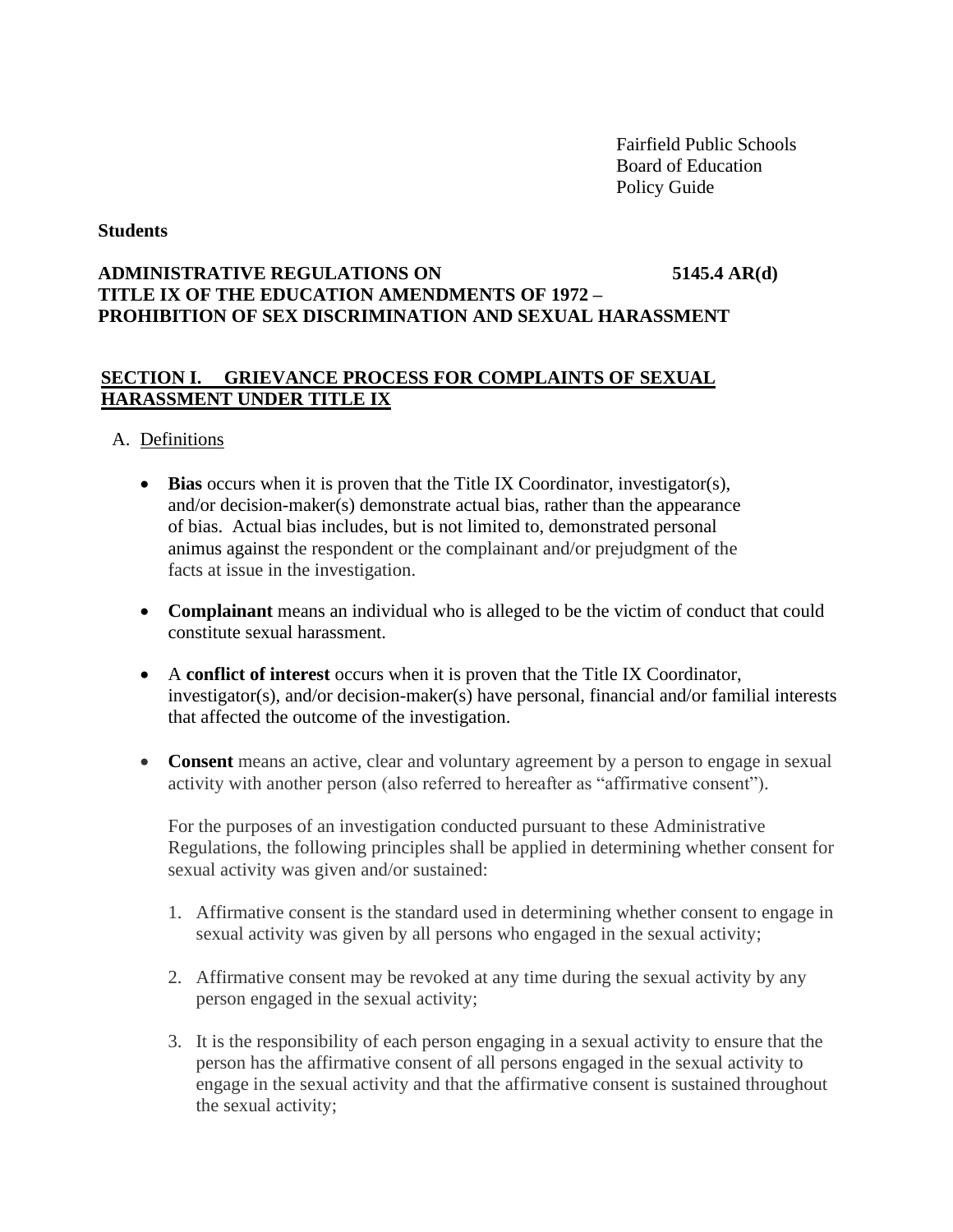#### **Students**

# **ADMINISTRATIVE REGULATIONS ON 5145.4 AR(e) TITLE IX OF THE EDUCATION AMENDMENTS OF 1972 – PROHIBITION OF SEX DISCRIMINATION AND SEXUAL HARASSMENT**

- 4. It shall not be a valid excuse to an alleged lack of affirmative consent that the respondent to the alleged violation believed that the complainant consented to the sexual activity:
	- a. Because the respondent was intoxicated or reckless or failed to take reasonable steps to ascertain whether the complainant consented; or
	- b. If the respondent knew or should have known that the complainant was unable to consent because such individual was unconscious, asleep, unable to communicate due to a mental or physical condition, unable to consent due to the age of the individual or the age difference between the individual and the respondent, or incapacitated due to the influence of drugs, alcohol or medication.
- 5. The existence of a past or current dating or sexual relationship between the complainant and the respondent, in and of itself, shall not be determinative of a finding of consent.
- For purposes of investigations and complaints of sexual harassment, **education program or activity** includes locations, events, or circumstances over which the Board exercises substantial control over both the respondent and the context in which the sexual harassment occurs.
- **Employee** means (A) a teacher, substitute teacher, school administrator, school superintendent, guidance counselor, school counselor, psychologist, social worker, nurse, physician, school paraprofessional or coach employed by the Board or working in a public elementary, middle or high school; or (B) any other individual who, in the performance of the individual's duties, has regular contact with students and who provides services to or on behalf of students enrolled in a public elementary, middle or high school, pursuant to a contract with the Board.
- **Formal complaint** means a document filed by a complainant or signed by the Title IX Coordinator alleging sexual harassment (as defined under Title IX) against a respondent and requesting that the Administration investigate the allegation of sexual harassment. A "document filed by a complainant" means a document or electronic submission that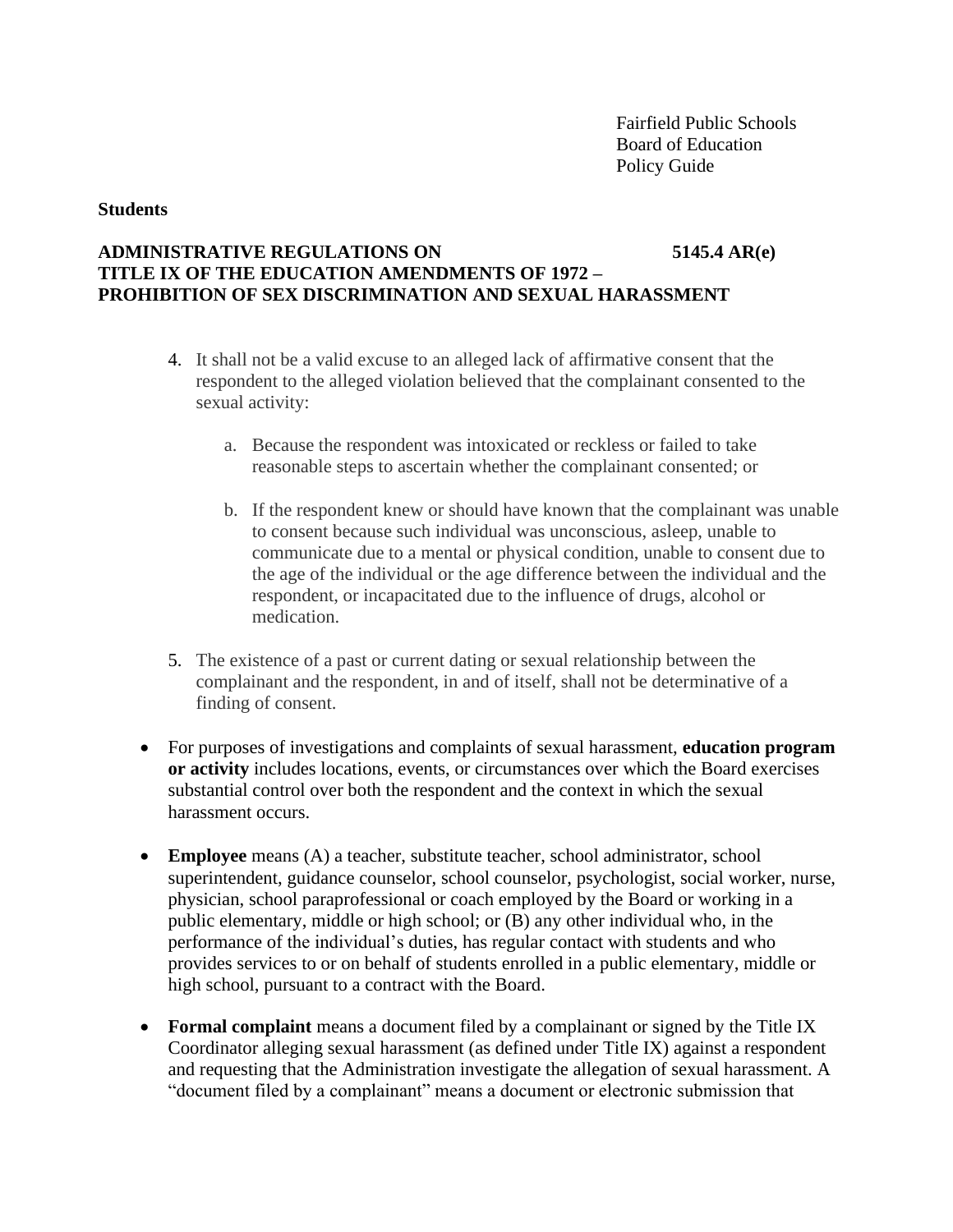### **Students**

## **ADMINISTRATIVE REGULATIONS ON 5145.4 AR(f) TITLE IX OF THE EDUCATION AMENDMENTS OF 1972 – PROHIBITION OF SEX DISCRIMINATION AND SEXUAL HARASSMENT**

contains the complainant's physical or digital signature, or otherwise indicates that the complainant is the person filing the formal complaint.

- **Respondent** means an individual who has been alleged to be the perpetrator of conduct that could constitute sexual harassment.
- **School days** means the days that school is in session as designated on the calendar posted on the Board's website. In its discretion, and when equitably applied and with proper notice to the parties, the District may consider business days during the summer recess as "school days" if such designation facilitates the prompt resolution of the grievance process.
- **Supportive measures** means non-disciplinary, non-punitive individualized services offered as appropriate, as reasonably available, and without fee or charge to the complainant or the respondent before or after the filing of a formal complaint or where no formal complaint has been filed. Such measures are designed to restore or preserve equal access to the District's education program or activity without unreasonably burdening the other party, including measures designed to protect the safety of all parties or the District's educational environment, or deter sexual harassment. Supportive measures may include counseling, extensions of deadlines or other course-related adjustments, modifications of work or class schedules, mutual restrictions on contact between the parties, increased security and monitoring, and other similar measures.

### B. Reporting Sexual Harassment

1. It is the express policy of the Board to encourage victims of sexual harassment to report such claims. Any person may report sexual harassment (whether or not the person reporting is the person alleged to be the victim of conduct that could constitute sexual harassment), in person, by mail, by telephone, or by electronic mail, using the contact information listed for the Title IX Coordinator. If the District receives notice of sexual harassment or alleged sexual harassment against a student in the District's education program or activity, the Title IX Coordinator will promptly contact the complainant to discuss the availability of supportive measures, whether or not the complainant files a formal complaint, and will consider the complainant's wishes with respect to such measures. If the complainant has yet to file a formal complaint, the Title IX Coordinator will explain to the complainant the process for doing so.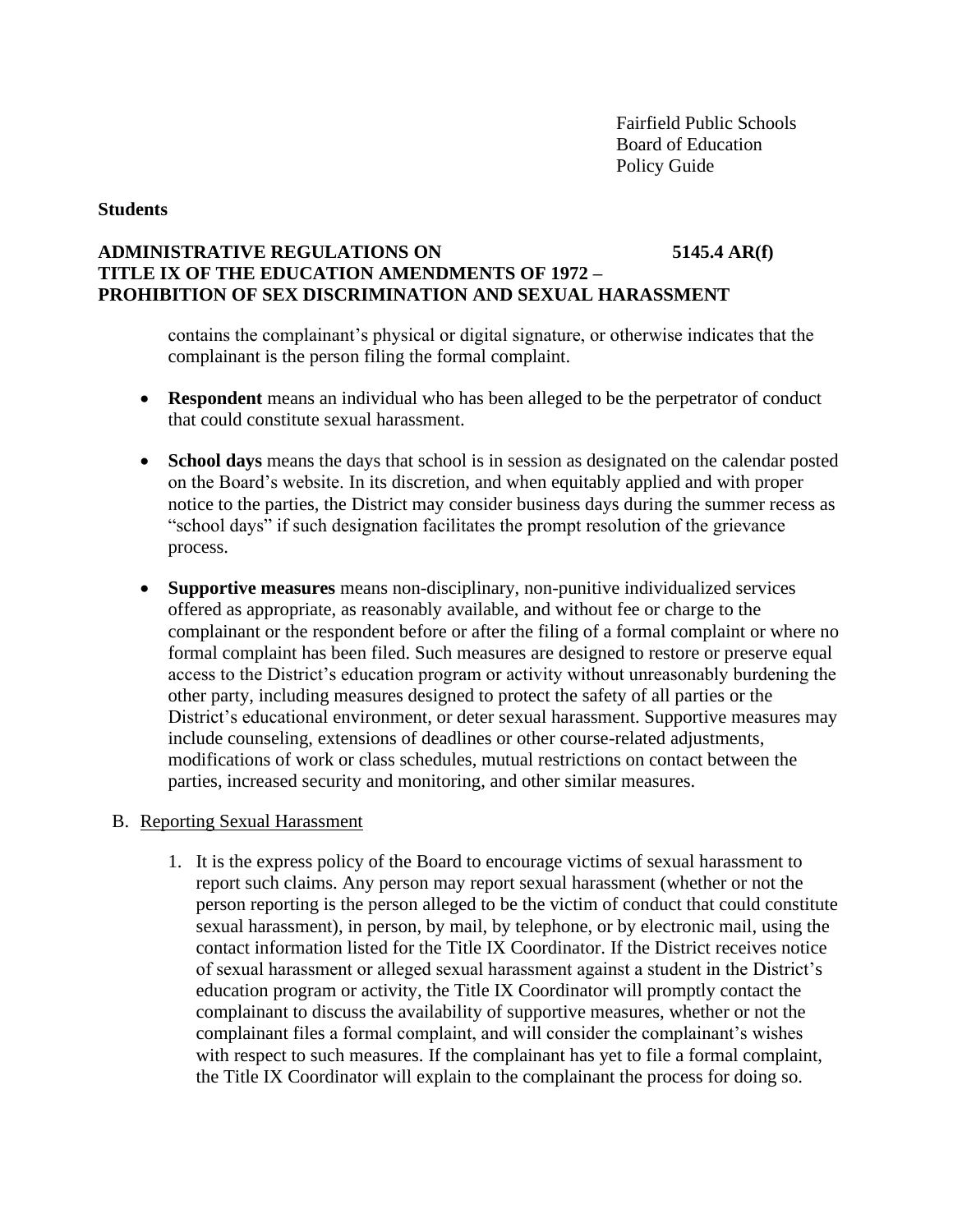#### **Students**

# **ADMINISTRATIVE REGULATIONS ON 5145.4 AR(g) TITLE IX OF THE EDUCATION AMENDMENTS OF 1972 – PROHIBITION OF SEX DISCRIMINATION AND SEXUAL HARASSMENT**

2. The District will treat complainants and respondents equitably. A respondent is presumed not responsible for the alleged conduct and a determination regarding responsibility will be made at the conclusion of the grievance process if a formal complaint is filed. Nothing in this Regulation shall limit or preclude the District from removing a respondent from the District's education program or activity on an emergency basis, provided that the District undertakes an individualized safety and risk analysis, and determines that an immediate threat to the physical health or safety of any student or other individual arising from the allegations of sexual harassment justifies removal. If a respondent is removed on an emergency basis, the District shall provide the respondent with notice and an opportunity to challenge the decision immediately following the removal.

### C. Formal Complaint and Grievance Process

- 1. A formal complaint may be filed with the Title IX Coordinator in person, by mail, or by electronic mail, by using the contact information listed for the Title IX Coordinator. At the time of filing a formal complaint, a complainant must be participating in or attempting to participate in the District's education programs or activity. A formal complaint may be signed by the Title IX Coordinator. If the formal complaint being filed is against the Title IX Coordinator, the formal complaint should be filed with the Superintendent. If the formal complaint being filed is against the Superintendent, the formal complaint should be filed with the Board Chair, who will then retain an independent investigator to investigate the matter.
- 2. The District may consolidate formal complaints as to allegations of sexual harassment against more than one respondent, or by more than one complainant against one or more respondents, or by one party against the other party, where the allegations of sexual harassment arise out of the same facts or circumstances. If possible, formal complaints should be filed within ten (10) school days of the alleged occurrence in order to facilitate the prompt and equitable resolution of such claims. The District will attempt to complete the formal grievance process within ninety (90) school days of receiving a formal complaint. This timeframe may be temporarily delayed or extended in accordance with Subsection G of this Section.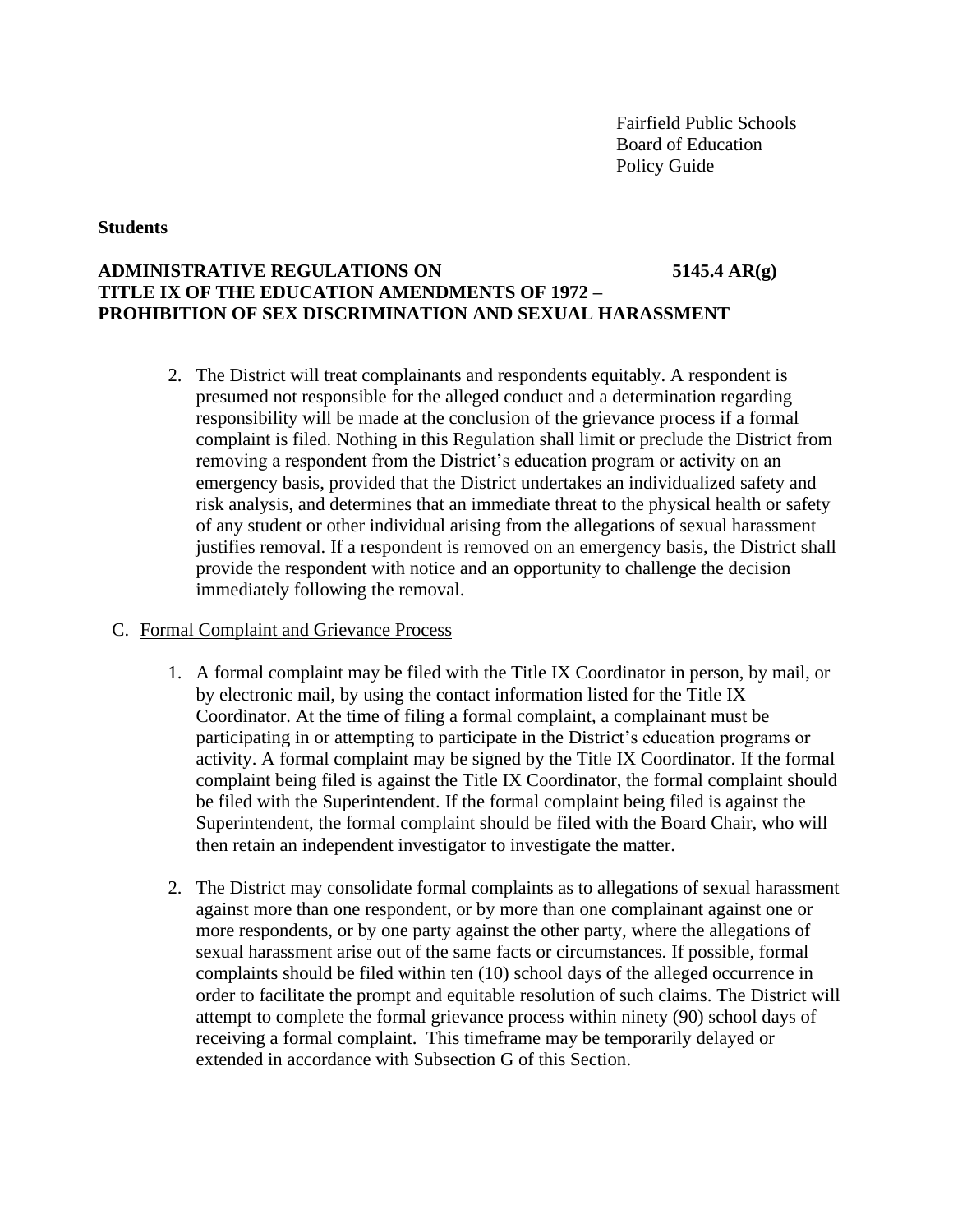#### **Students**

# **ADMINISTRATIVE REGULATIONS ON 5145.4 AR(h) TITLE IX OF THE EDUCATION AMENDMENTS OF 1972 – PROHIBITION OF SEX DISCRIMINATION AND SEXUAL HARASSMENT**

- 3. Upon receipt of a formal complaint, if the Title IX Coordinator has not already discussed the availability of supportive measures with the complainant, the Title IX Coordinator will promptly contact the complainant to discuss the availability of such measures and consider the complainant's wishes with respect to them. The Title IX Coordinator or designee may also contact the respondent, separately from the complainant, to discuss the availability of supportive measures for the respondent. The District will maintain as confidential any supportive measures provided to the complainant or respondent, to the extent that maintaining such confidentiality would not impair the ability of the District to provide such supportive measures.
- 4. Within ten (10) school days of receiving a formal complaint, the District will provide the known parties with written notice of the allegations potentially constituting sexual harassment under Title IX and a copy of this grievance process. The written notice must also include the following:
	- a. The identities of the parties involved in the incident, if known;
	- b. The conduct allegedly constituting sexual harassment as defined above;
	- c. The date and the location of the alleged incident, if known;
	- d. A statement that the respondent is presumed not responsible for the alleged conduct and that a determination regarding responsibility is made at the conclusion of the grievance process;
	- e. A statement that the parties may have an advisor of their choice, who may be, but is not required to be, an attorney, and may inspect and review evidence; and
	- f. A statement of any provision in the District's Student Discipline Policy or any other policy that prohibits knowingly making false statements or knowingly submitting false information during the grievance process.

If, in the course of an investigation, the District decides to investigate allegations about the complainant or respondent that are not included in the written notice, the District must provide notice of the additional allegations to the parties whose identities are known.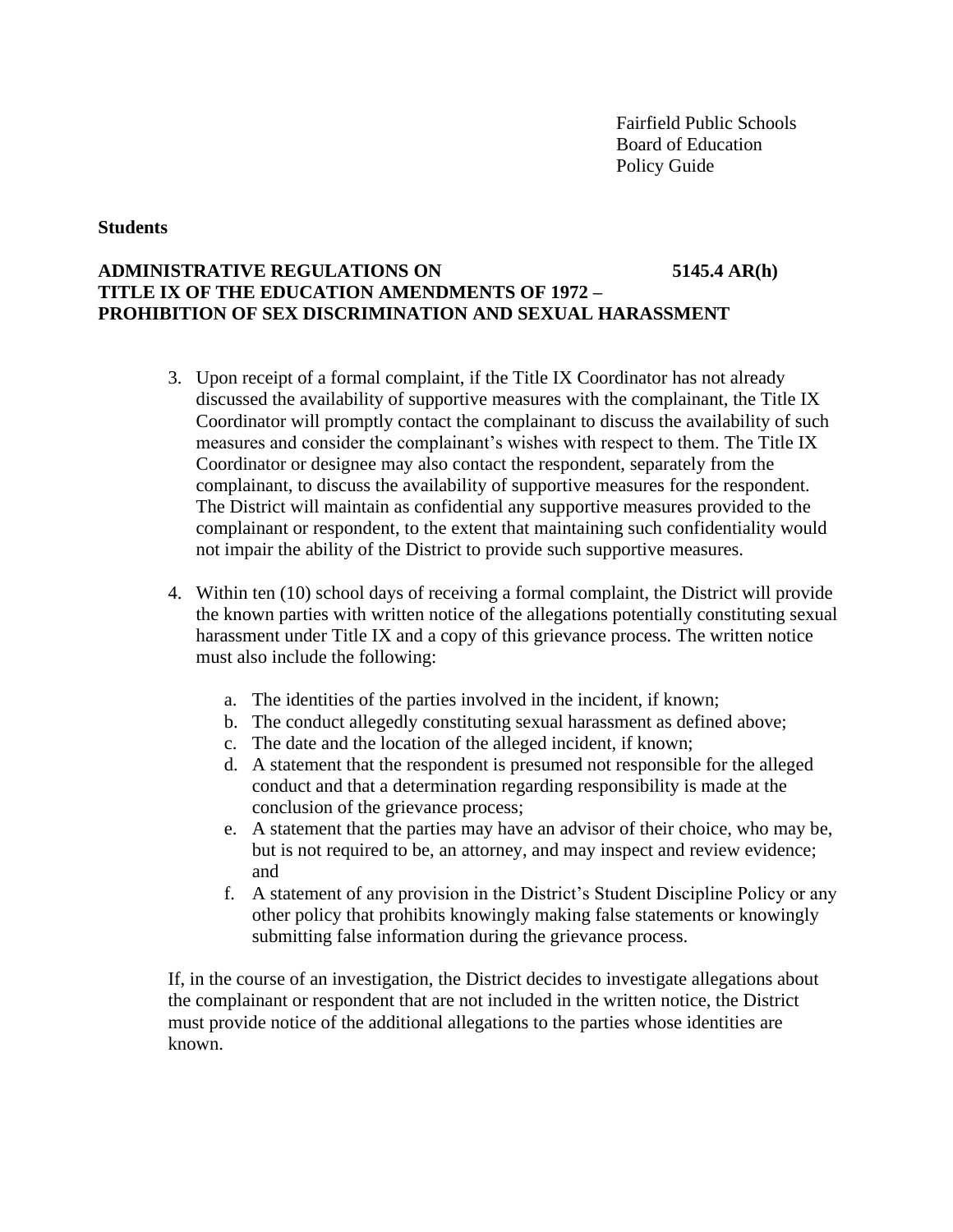#### **Students**

## **ADMINISTRATIVE REGULATIONS ON 5145.4 AR(i) TITLE IX OF THE EDUCATION AMENDMENTS OF 1972 – PROHIBITION OF SEX DISCRIMINATION AND SEXUAL HARASSMENT**

- 5. The parties may have an advisor of their choice accompany them during any grievance proceeding at which the party's attendance is required. The District may, in its discretion, establish certain restrictions regarding the extent to which an advisor may participate in the proceedings. If any such restrictions are established, they will be applied equally to all parties.
- 6. The Title IX Coordinator will, as applicable, promptly commence an investigation of the formal complaint, designate a school administrator to promptly investigate the formal complaint, or dismiss the formal complaint in accordance with Subsection F of this Section. The standard of evidence to be used to determine responsibility is the preponderance of the evidence standard (i.e., more likely than not). The burden of proof and the burden of gathering evidence sufficient to reach a determination regarding responsibility rest on the District and not on the parties.
- 7. The parties will be given an equal opportunity to discuss the allegations under investigation with the investigator(s) and are permitted to gather and present relevant evidence. This opportunity includes presenting witnesses, including fact and expert witnesses, and other inculpatory and exculpatory evidence. Credibility determinations will not be based on a person's status as a complainant, respondent, or witness. The District will provide to a party whose participation is invited or expected (including a witness), written notice of the date, time, location, participants, and purpose of all hearings (if applicable), investigative interviews, or other meetings, with sufficient time for the party to prepare to participate.
- 8. Both parties will be given an equal opportunity to inspect and review any evidence obtained as part of the investigation that is directly related to the allegations raised in the formal complaint, including the evidence upon which the District does not intend to rely in reaching a determination regarding responsibility and inculpatory or exculpatory evidence whether obtained from a party or other source, so that each party can meaningfully respond to the evidence prior to the conclusion of the investigation. Prior to completion of the investigative report, the District will send to each party and the party's advisor, if any, the evidence subject to inspection and review in an electronic format or a hard copy, and the parties will have ten (10) school days to submit a written response, which the investigator(s) will consider prior to completion of the investigative report, as described in Paragraph 9 of this Subsection.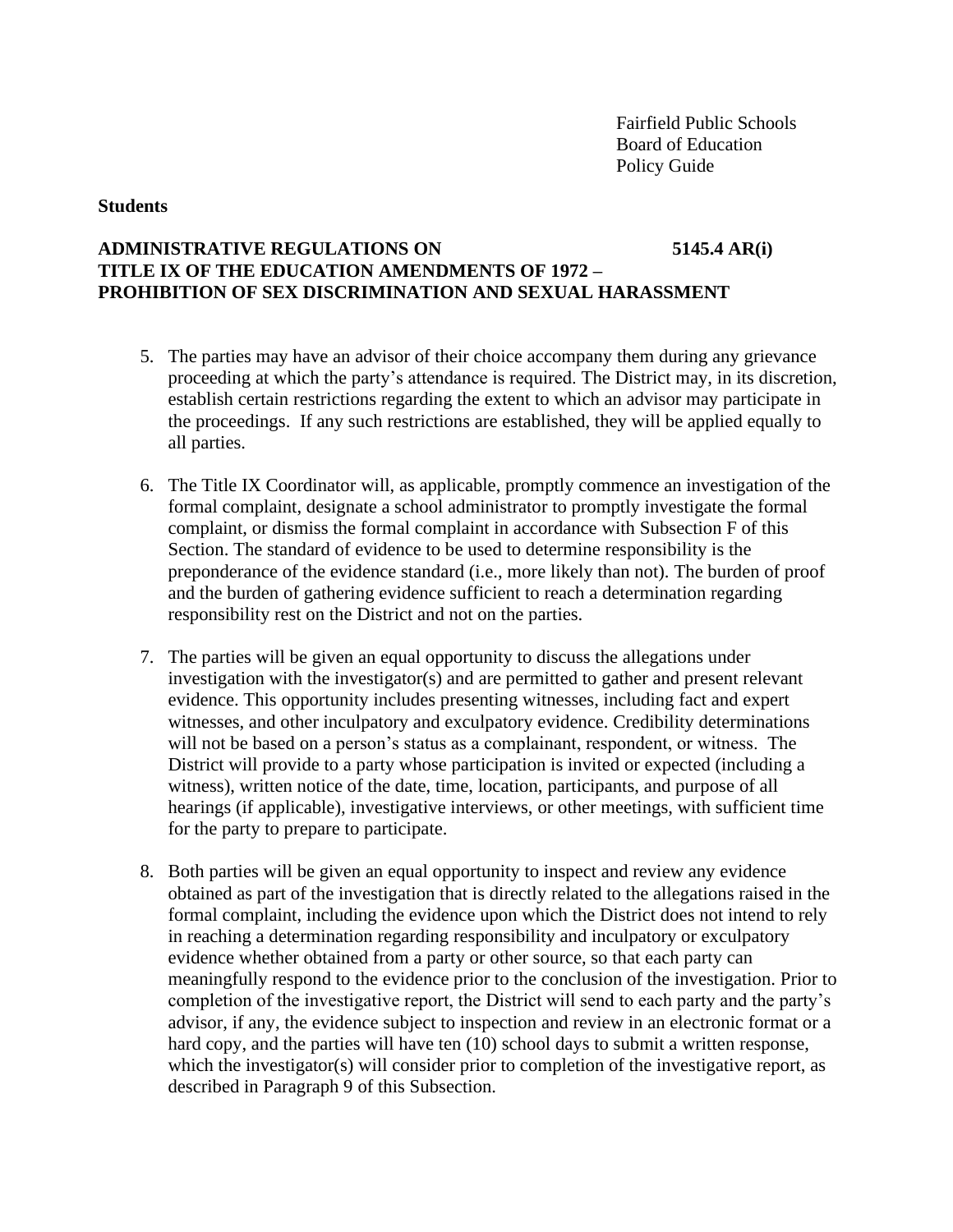#### **Students**

## **ADMINISTRATIVE REGULATIONS ON 5145.4 AR(j) TITLE IX OF THE EDUCATION AMENDMENTS OF 1972 – PROHIBITION OF SEX DISCRIMINATION AND SEXUAL HARASSMENT**

- 9. The investigator(s) will create an investigative report that fairly summarizes relevant evidence. The investigator(s) will send the investigative report, in an electronic format or hard copy, to each party and to each party's advisor for their review and written response at least ten (10) school days prior to the time a determination regarding responsibility is made.
- 10. The Superintendent will appoint a decision-maker(s), who shall be a District employee or third-party contractor and who shall be someone other than the Title IX Coordinator or investigator(s). If the formal complaint filed is against the Superintendent, the Board Chair shall appoint the decision-maker, who shall be a District employee or third-party contractor and who shall be someone other than the Title IX Coordinator or investigator(s). The investigator(s) and the decision-maker(s) shall not discuss the investigation's facts and/or determination while the formal complaint is pending. The decision-maker(s) will afford each party the opportunity to submit written, relevant questions that a party wants asked of any party or witness, provide each party with the answers, and allow for additional, limited follow-up questions from each party. Questions and evidence about the complainant's sexual predisposition or prior sexual behavior are not relevant, unless such questions and evidence about the complainant's prior sexual behavior are offered to prove that someone other than the respondent committed the conduct alleged by the complainant, or if the questions and evidence concern specific incidents of the complainant's prior sexual behavior with respect to the respondent and are offered to prove consent. The decision-maker $(s)$  will explain to the party proposing the questions any decisions to exclude a question as not relevant.
- 11. The decision-maker(s) will issue a written determination regarding responsibility. To reach this determination, the decision-maker must apply the preponderance of the evidence standard. The written determination will include: (1) identification of the allegations potentially constituting sexual harassment; (2) a description of the procedural steps taken from the receipt of the formal complaint through the determination, including any notifications to the parties, interviews with parties and witnesses, site visits, methods used to gather other evidence, and hearings held; (3) findings of fact supporting the determination; (4) conclusions regarding the application of the District's code of conduct to the facts; (5) a statement of, and rationale for, the result as to each allegation, including a determination regarding responsibility, any disciplinary sanctions the District will impose on the respondent, and whether remedies designed to restore or preserve equal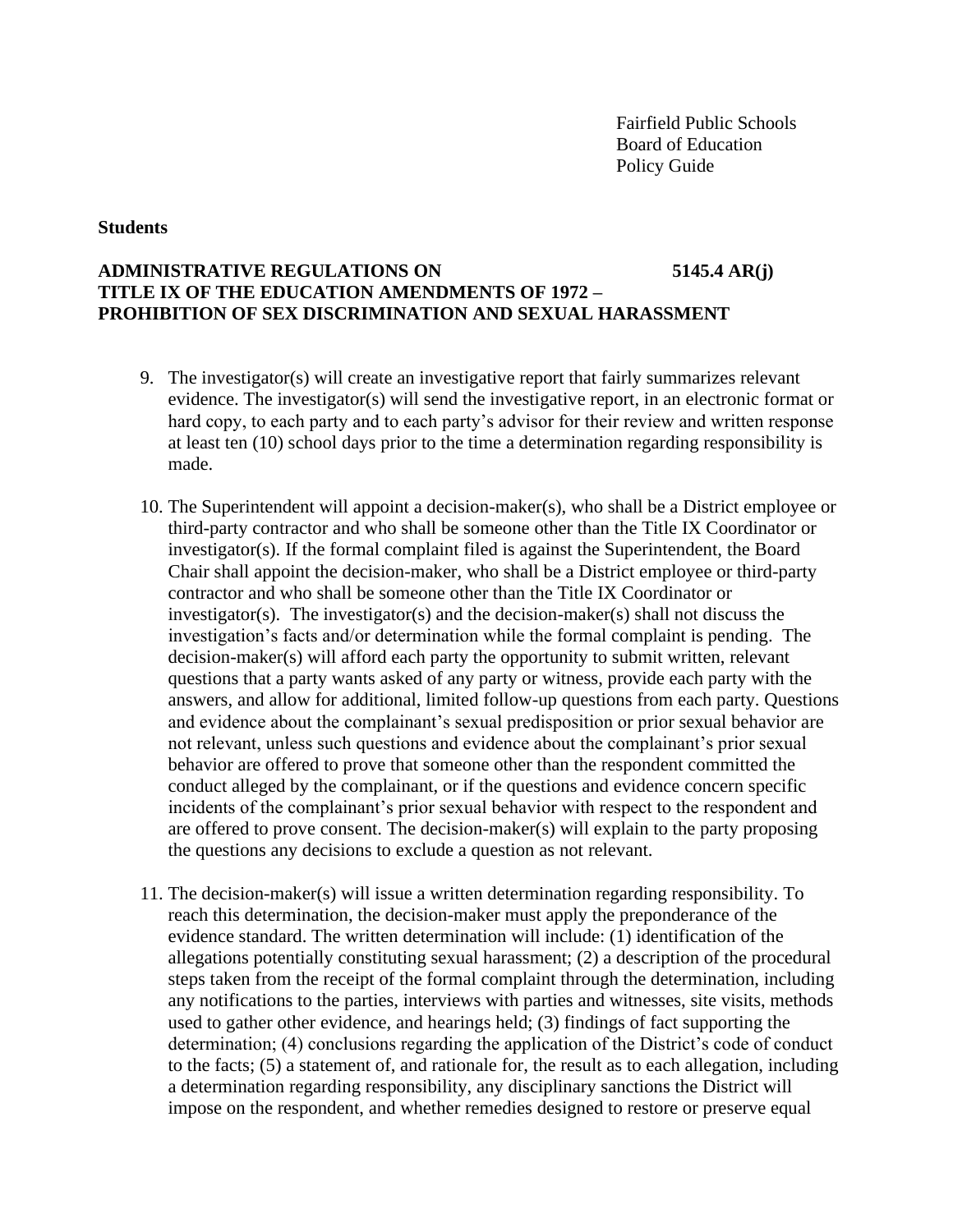#### **Students**

# **ADMINISTRATIVE REGULATIONS ON 5145.4 AR(k) TITLE IX OF THE EDUCATION AMENDMENTS OF 1972 – PROHIBITION OF SEX DISCRIMINATION AND SEXUAL HARASSMENT**

- 12. access to the District's education program or activity will be provided by the District to the complainant; and (6) the District's procedures and permissible bases for the complainant and respondent to appeal. If the respondent is found responsible for violating the Board's Policy regarding Title IX of the Education Amendments of 1972- Prohibition of Sex Discrimination and Sexual Harassment (Students), the written determination shall indicate whether the respondent engaged in sexual harassment as defined by the Board's Policy and these Administrative Regulations. The written determination will be provided to both parties simultaneously.
- 13. Student respondents found responsible for violating the Board's Policy regarding Title IX of the Education Amendments of 1972-Prohibition of Sex Discrimination and Sexual Harassment (Students) may be subject to discipline up to and including expulsion. Employee respondents found responsible for violating the Board's Policy regarding Title IX of the Education Amendments of 1972-Prohibition of Sex Discrimination and Sexual Harassment (Students) may be subject to discipline up to and including termination of employment. Other respondents may be subject to exclusion from the District's programs, activities and/or property. In appropriate circumstances, the District may make a criminal referral. Remedies will be designed to restore or preserve equal access to the District's education programs or activities.
- 14. After receiving notification of the decision-maker's decision, or after receiving notification that the District dismissed a formal complaint or any allegation therein, both complainant and respondent may avail themselves of the appeal process set forth in Subsection E of this Section.

### D. Informal Resolution

At any time prior to reaching a determination regarding responsibility, but only after the filing of a formal complaint, the District may suggest to the parties the possibility of facilitating an informal resolution process, such as mediation, to resolve the formal complaint without the need for a full investigation and adjudication. If it is determined that an informal resolution may be appropriate, the Title IX Coordinator or designee will consult with the parties.

Prior to facilitating an informal resolution to a formal complaint, the Title IX Coordinator or designee will provide the parties with written notice disclosing the sexual harassment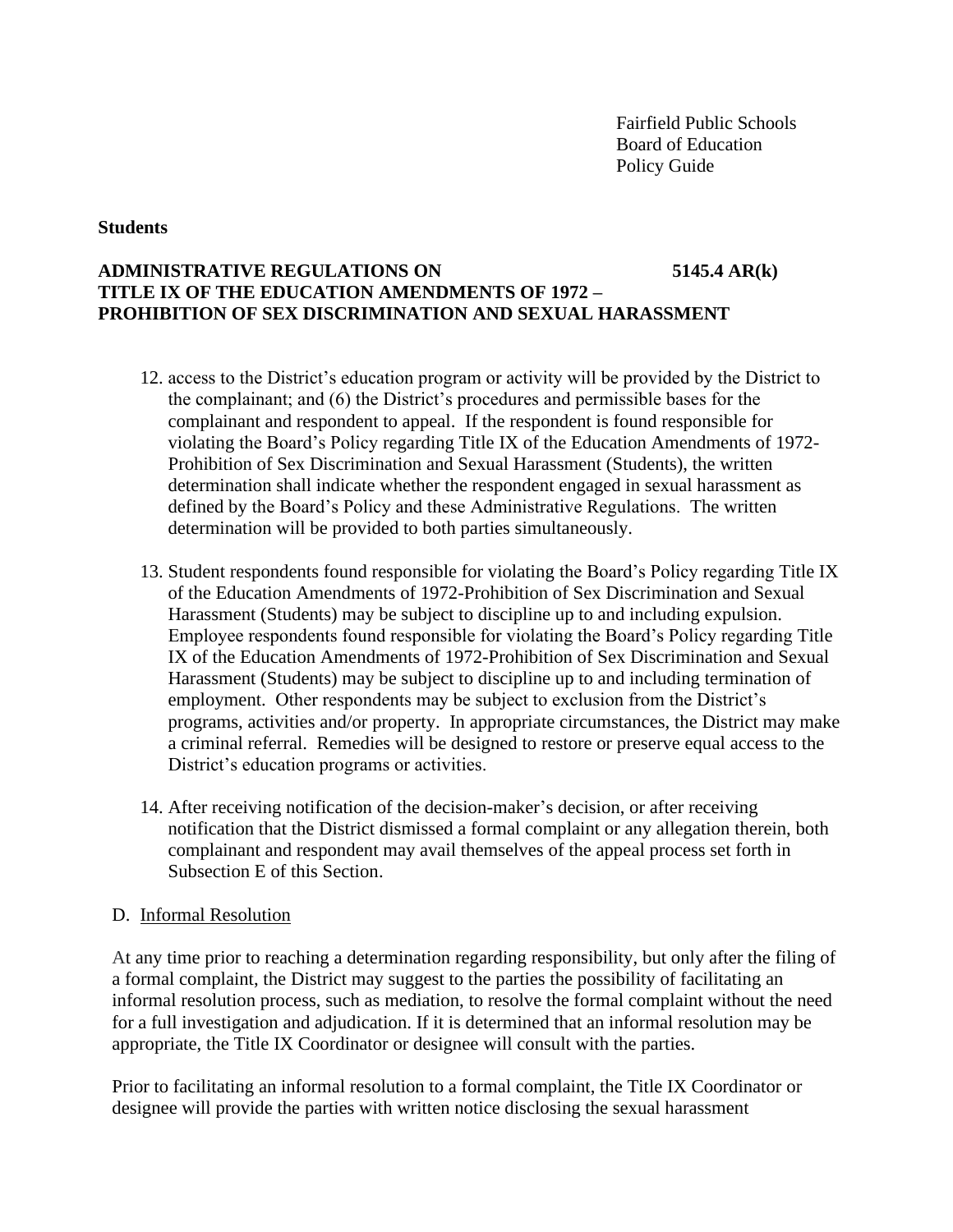### **Students**

# **ADMINISTRATIVE REGULATIONS ON 5145.4 AR(l) TITLE IX OF THE EDUCATION AMENDMENTS OF 1972 – PROHIBITION OF SEX DISCRIMINATION AND SEXUAL HARASSMENT**

allegations, the requirements of an informal resolution process, and any consequences from participating in the informal resolution process. Upon receipt of this document, complainants and respondents have five (5) school days to determine whether they consent to participation in the informal resolution. The District must obtain voluntary, written consent to the informal resolution process from both parties.

Prior to agreeing to any resolution, any party has the right to withdraw from the informal resolution process and resume the grievance process with respect to the formal complaint. If a satisfactory resolution is reached through this informal process, the matter will be considered resolved. If these efforts are unsuccessful, the formal grievance process will continue.

Nothing in this section precludes a student from filing a complaint of retaliation for matters related to an informal resolution, nor does it preclude either party from filing complaints based on conduct that is alleged to occur following the District's facilitation of the informal resolution.

An informal resolution is not permitted to resolve allegations that an employee sexually harassed a student.

## E. Appeal Process

After receiving notification of the decision-makers decision, or after receiving notification that the District dismissed a formal complaint or any allegation therein, both complainant and respondent have five (5) school days to submit a formal letter of appeal to the Title IX Coordinator specifying the grounds upon which the appeal is based. Upon receipt of an appeal, the Superintendent shall appoint a decision-maker(s) for the appeal, who shall be someone other than the Title IX Coordinator, investigator(s), or initial decision-maker(s).

Appeals will be appropriate only in the following circumstances:

- new evidence that was not reasonably available at the time the determination regarding responsibility or dismissal was made, that could affect the outcome of the matter;
- procedural irregularity that affected the outcome of the matter;
- the Title IX Coordinator, investigator(s), and/or decision-maker(s) had a conflict of interest or bias for or against complainants or respondents generally or the individual complainant or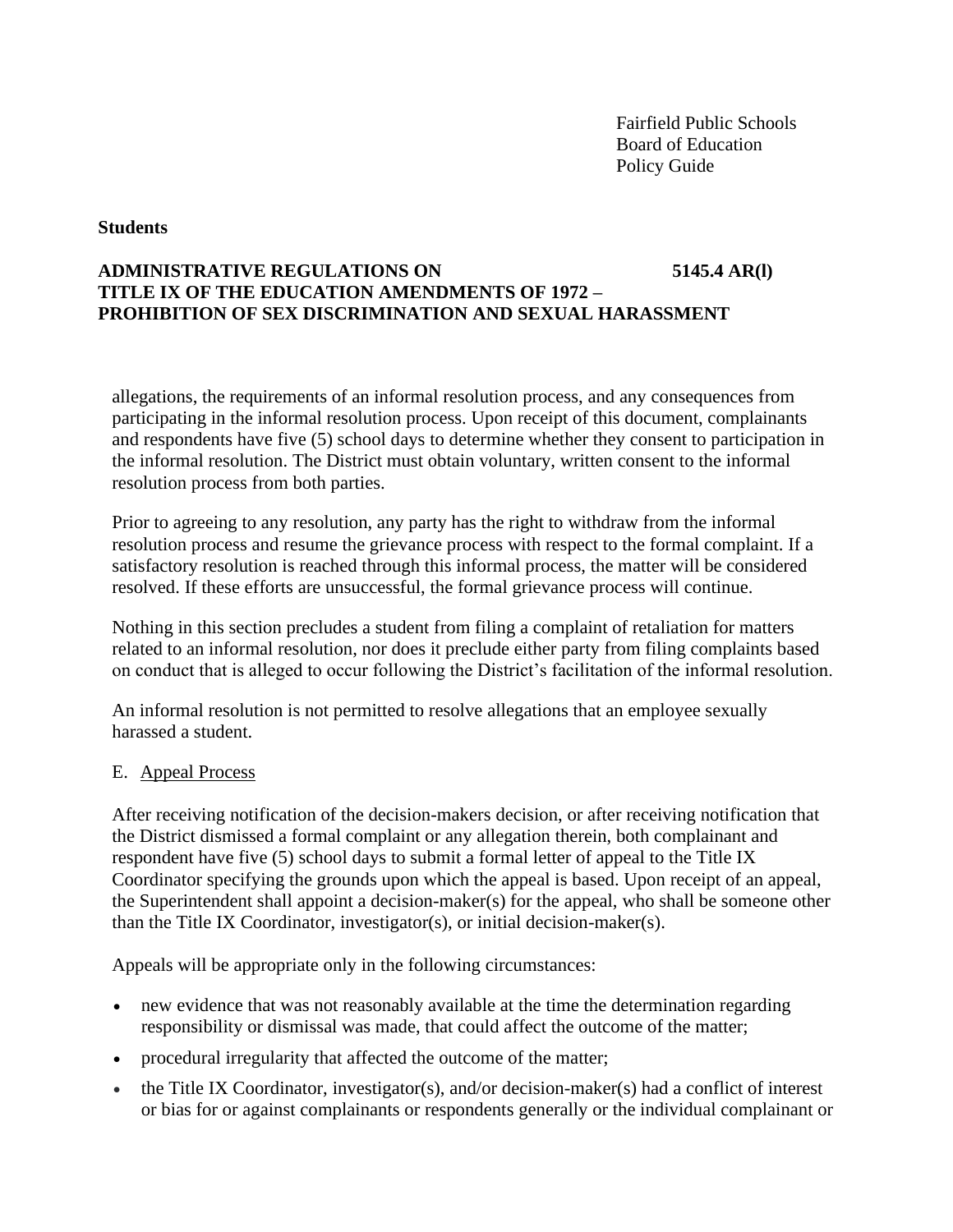### **Students**

# **ADMINISTRATIVE REGULATIONS ON 5145.4 AR(m) TITLE IX OF THE EDUCATION AMENDMENTS OF 1972 – PROHIBITION OF SEX DISCRIMINATION AND SEXUAL HARASSMENT**

respondent that affected the outcome of the matter. A conflict of interest or bias does not exist solely because the Title IX Coordinator, investigators(s), and/or decision-maker(s) previously worked with or disciplined the complainant or respondent.

The District will provide the other party with written notice of such appeal. The appealing party will then have ten (10) school days to submit to the decision-maker(s) for the appeal a written statement in support of, or challenging, the outcome of the grievance process. The decisionmaker(s) for the appeal will provide the appealing party's written statement to the other party. The other party will then have ten (10) school days to submit to the decision-maker(s) for the appeal a written statement in support of, or challenging, the outcome of the grievance process. The decision-maker(s) for the appeal, in their discretion, will determine any additional necessary and appropriate procedures for the appeal.

After considering the parties' written statements, the decision-maker(s) for the appeal will provide a written decision. The decision-maker(s) for the appeal will attempt to issue the written decision within thirty (30) school days of receipt of all written statements from the parties. If it is found that one of the bases for appeal exists, the decision-maker(s) for the appeal will issue an appropriate remedy.

Supportive measures for either or both parties may be continued throughout the appeal process.

## F. Dismissal of a Formal Complaint

The Title IX Coordinator shall dismiss any formal complaint that, under Title IX 1) would not constitute sexual harassment as defined under Title IX even if proved, 2) did not occur in the District's education program or activity, or 3) did not occur against a person in the United States. Such dismissal does not preclude action under another Board policy.

The District may dismiss a formal complaint or any allegations therein, if at any time during the investigation or hearing: 1) a complainant notifies the Title IX Coordinator in writing that the complainant would like to withdraw the formal complaint or any allegations therein; 2) the respondent is no longer enrolled or employed in the District; or 3) specific circumstances prevent the District from gathering evidence sufficient to reach a determination as to the formal complaint or allegations therein.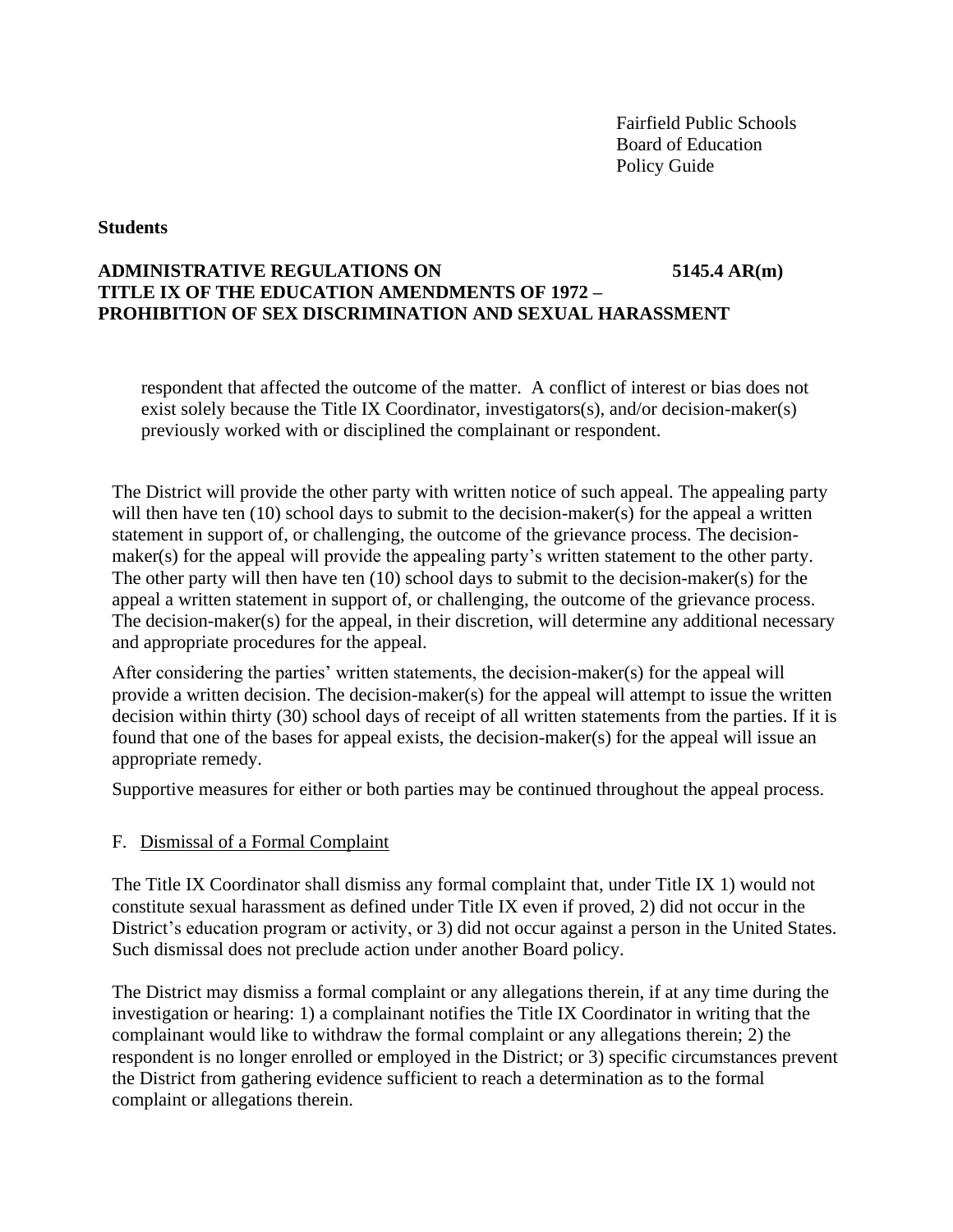### **Students**

# **ADMINISTRATIVE REGULATIONS ON 5145.4 AR(n) TITLE IX OF THE EDUCATION AMENDMENTS OF 1972 – PROHIBITION OF SEX DISCRIMINATION AND SEXUAL HARASSMENT**

Upon a dismissal, the District will promptly and simultaneously send written notice of the dismissal and reason(s) therefor to each party. Either party can appeal from the District's dismissal of a formal complaint or any allegations therein using the appeals procedure.

In the event a formal complaint is dismissed prior to the issuance of a decision under Title IX, the Title IX Coordinator shall determine if the allegations of sexual harassment shall proceed through the grievance procedures identified in Section II of these Administrative Regulations for claims of sex discrimination for consideration as to whether the allegations constitute sexual harassment under Connecticut law.

A dismissal pursuant to this section does not preclude action by the District under the Student Discipline policy, Code of Conduct for students/or and employees, or any other applicable rule, policy, and/or collective bargaining agreement.

### G. Miscellaneous

- 1. Any timeframe set forth in these Administrative Regulations may be temporarily delayed or extended for good cause. Good cause may include, but is not limited to, considerations such as the absence or illness of a party, a party's advisor, or a witness; concurrent law enforcement activity; concurrent activity by the Department of Children and Families; or the need for language assistance or accommodation of disabilities. If any timeframe is altered on a showing of good cause, written notice will be provided to each party with the reasons for the action.
- 2. If a sexual harassment complaint raises a concern about bullying behavior, the Title IX Coordinator shall notify the Safe School Climate Specialist or designee who shall coordinate any bullying investigation with the Title IX Coordinator, to promote the alignment of any such bullying investigation with the requirements of applicable Board policies and state law. Additionally, if a sexual harassment complaint raises a concern about discrimination or harassment on the basis of any other legally protected classification (such as race, religion, color, national origin, age, or disability), the Title IX Coordinator or designee shall make a referral to other appropriate personnel within the District (e.g. Section 504 Coordinator, etc.), so as to ensure that any such investigation complies with the requirements of policies regarding nondiscrimination.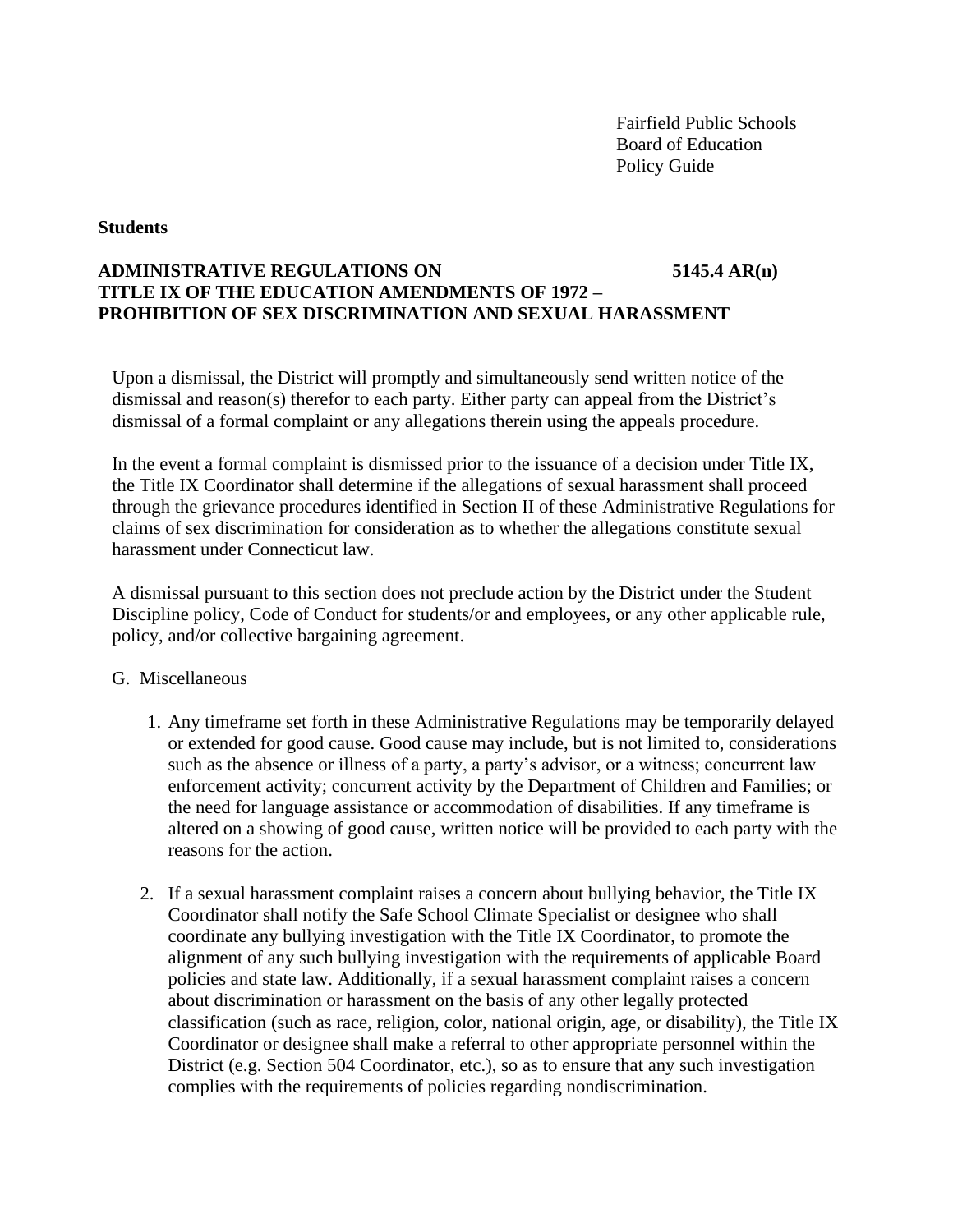#### **Students**

## **ADMINISTRATIVE REGULATIONS ON 5145.4 AR(o) TITLE IX OF THE EDUCATION AMENDMENTS OF 1972 – PROHIBITION OF SEX DISCRIMINATION AND SEXUAL HARASSMENT**

- 3. If the sexual harassment complaint results in reasonable cause to suspect or believe that a child has been abused or neglected, has had a nonaccidental physical injury, or injury which is at variance with the history given of such injury, is placed at imminent risk of serious harm, or that a student has been sexually assaulted by a school employee, then, the person to whom the complaint is given or who receives such information shall report such matters in accordance with the Board's policy on the Reports of Suspected Child Abuse or Neglect of Children.
- 4. Retaliation against any individual who complains pursuant to the Board's Policy regarding Title IX of the Education Amendments of 1972-Prohibition of Sex Discrimination and Sexual Harassment (Students) and these Administrative Regulations is strictly prohibited. Neither the District nor any other person may intimidate, threaten, coerce, or discriminate against any individual for the purpose of interfering with any right or privilege secured by Title IX or these Administrative Regulations, or because the individual has made a report or complaint, testified, assisted, or participated or refused to participate in any manner in an investigation, proceeding, or hearing under these Administrative Regulations. The District will take actions designed to prevent retaliation. Complaints alleging retaliation may be filed according to the grievance procedures for sex discrimination described herein.
- 5. The District will maintain for a period of seven (7) years records of:
	- a. Each sexual harassment investigation including any determination regarding responsibility, any disciplinary sanctions imposed on the respondent, and any remedies provided to the complainant designed to restore or preserve equal access to the Board's education program or activity;
	- b. Any appeal and the result therefrom;
	- c. Any informal resolution and the result therefrom; and
	- d. All material used to train Title IX Coordinators, investigators, decision-makers, and any person who facilitates an informal resolution process. The Board will make these training materials publicly available on its website.

If the District has actual knowledge of sexual harassment in an education program or activity of the Board, and for any report or formal complaint of sexual harassment, the District will create and maintain for a period of seven (7) years, records of any actions, including any supportive measures, taken in response to a report or formal complaint of sexual harassment. The District will document the basis for its conclusion that its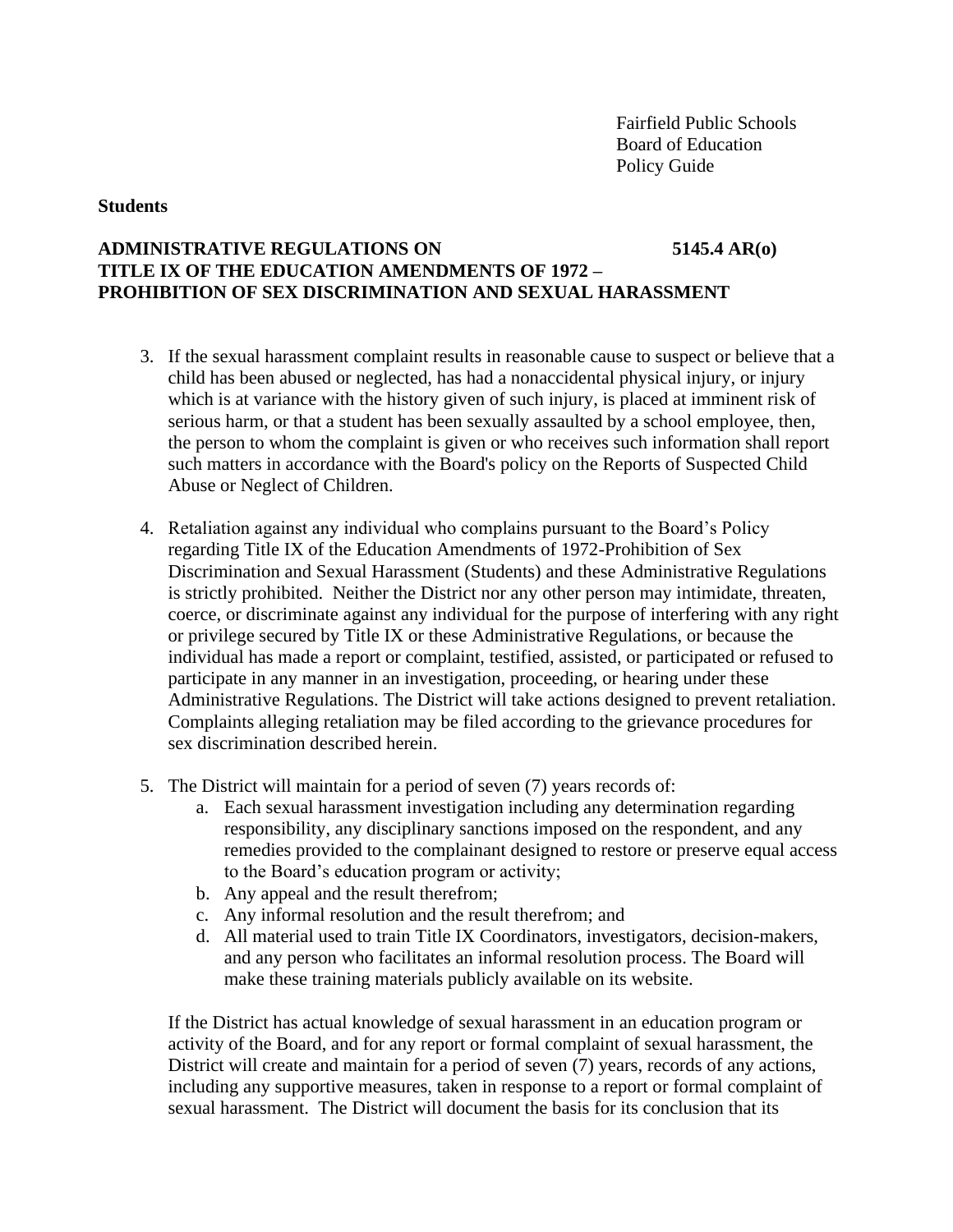#### **Students**

# **ADMINISTRATIVE REGULATIONS ON 5145.4 AR(p) TITLE IX OF THE EDUCATION AMENDMENTS OF 1972 – PROHIBITION OF SEX DISCRIMINATION AND SEXUAL HARASSMENT**

response was not deliberately indifferent, and document that it has taken measures designed to restore or preserve equal access to the Board's education program or activity. If the District does not provide a complainant with supportive measures, then the District will document the reasons why such a response was not clearly unreasonable in light of the known circumstances.

## **SECTION II. GRIEVANCE PROCEDURES FOR CLAIMS OF SEX DISCRIMINATION (OTHER THAN SEXUAL HARASSMENT UNDER TITLE IX)**

- A. Definitions
	- **Complainant** means an individual who is alleged to be the victim of conduct that could constitute sex discrimination.
	- **Respondent** means an individual who has been reported to be the perpetrator of conduct that could constitute sex discrimination.

### B. Reporting Sex Discrimination Other than Sexual Harassment under Title IX

It is the express policy of the Board to encourage victims of sex discrimination to report such claims. Any person may report sex discrimination (whether or not the person reporting is the person alleged to be the victim of conduct that could constitute sex discrimination), in person, by mail, by telephone, or by electronic mail, using the contact information listed for the Title IX Coordinator. If the District receives notice of sex discrimination or alleged sex discrimination against a student in the District's education program or activity, the Title IX Coordinator or designee will promptly notify the complainant of the grievance process. The District will treat complainants and respondents equitably during the grievance process. Sexual harassment is a form of sex discrimination, and any incident of sexual harassment under Title IX, as defined above, shall be handled pursuant to Section I of these Administrative Regulations. Any allegations of sexual harassment under Connecticut law, as defined above, shall be handled pursuant to this Section II of these Administrative Regulations.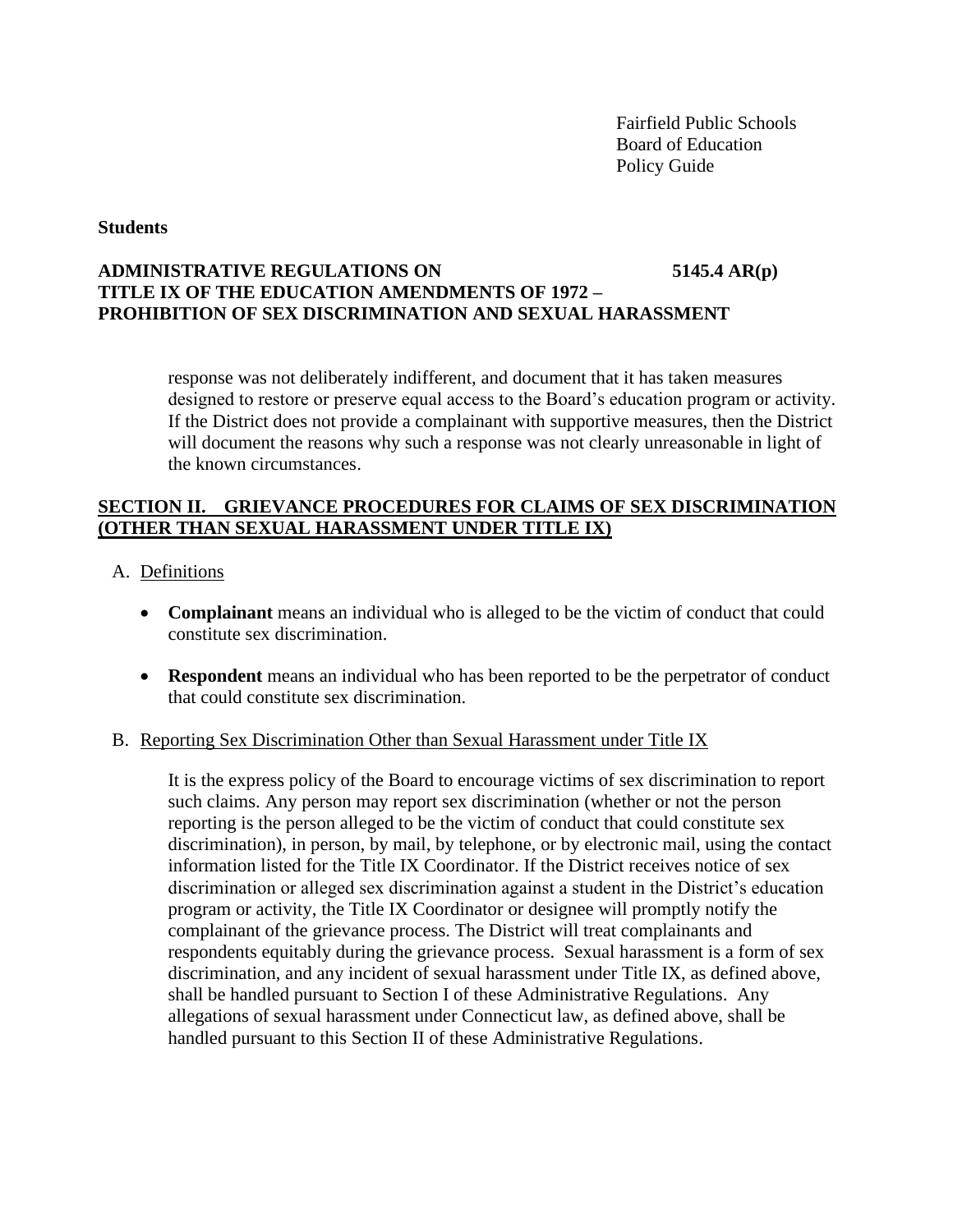#### **Students**

# **ADMINISTRATIVE REGULATIONS ON 5145.4 AR(q) TITLE IX OF THE EDUCATION AMENDMENTS OF 1972 – PROHIBITION OF SEX DISCRIMINATION AND SEXUAL HARASSMENT**

### C. Grievance Procedures

- 1. As soon as a student feels that the student has been subjected to sex discrimination other than sexual harassment as defined under Title IX (including, without limitation, sexual harassment under Connecticut law), the student or the student's parent/legal guardian should make a written complaint to the Title IX Coordinator or to the building principal, or designee. The student will be provided a copy of the Board's Policy and Administrative Regulations and made aware of the student's rights under this Policy and Administrative Regulations. Preferably, complaints should be filed within ten (10) school days of the alleged occurrence. Timely reporting of complaints facilitates the investigation and resolution of such complaints.
- 2. The complaint should state the:
	- a. Name of the complainant;
	- b. Date of the complaint;
	- c. Date(s) of the alleged discrimination;
	- d. Name(s) of the discriminator(s);
	- e. Location where such discrimination occurred;
	- f. Names of any witness(es) to the discrimination;
	- g. Detailed statement of the circumstances constituting the alleged discrimination; and
	- h. Remedy requested.
- 3. Any student who makes an oral complaint of sex discrimination to any of the abovementioned personnel will be provided a copy of these Administrative Regulations and will be requested to make a written complaint pursuant to the above procedure. In appropriate circumstances, such as due to the age of the student making the complaint, a parent or school administrator may be permitted to fill out the form on the student's behalf.
- 4. All complaints are to be forwarded immediately to the building principal or designee unless that individual is the subject of the complaint, in which case the complaint should be forwarded directly to the Superintendent of Schools or designee. In addition, a copy of any complaint filed under this Policy shall be forwarded to the Title IX Coordinator. If the complaint being filed is against the Title IX Coordinator, the complaint should be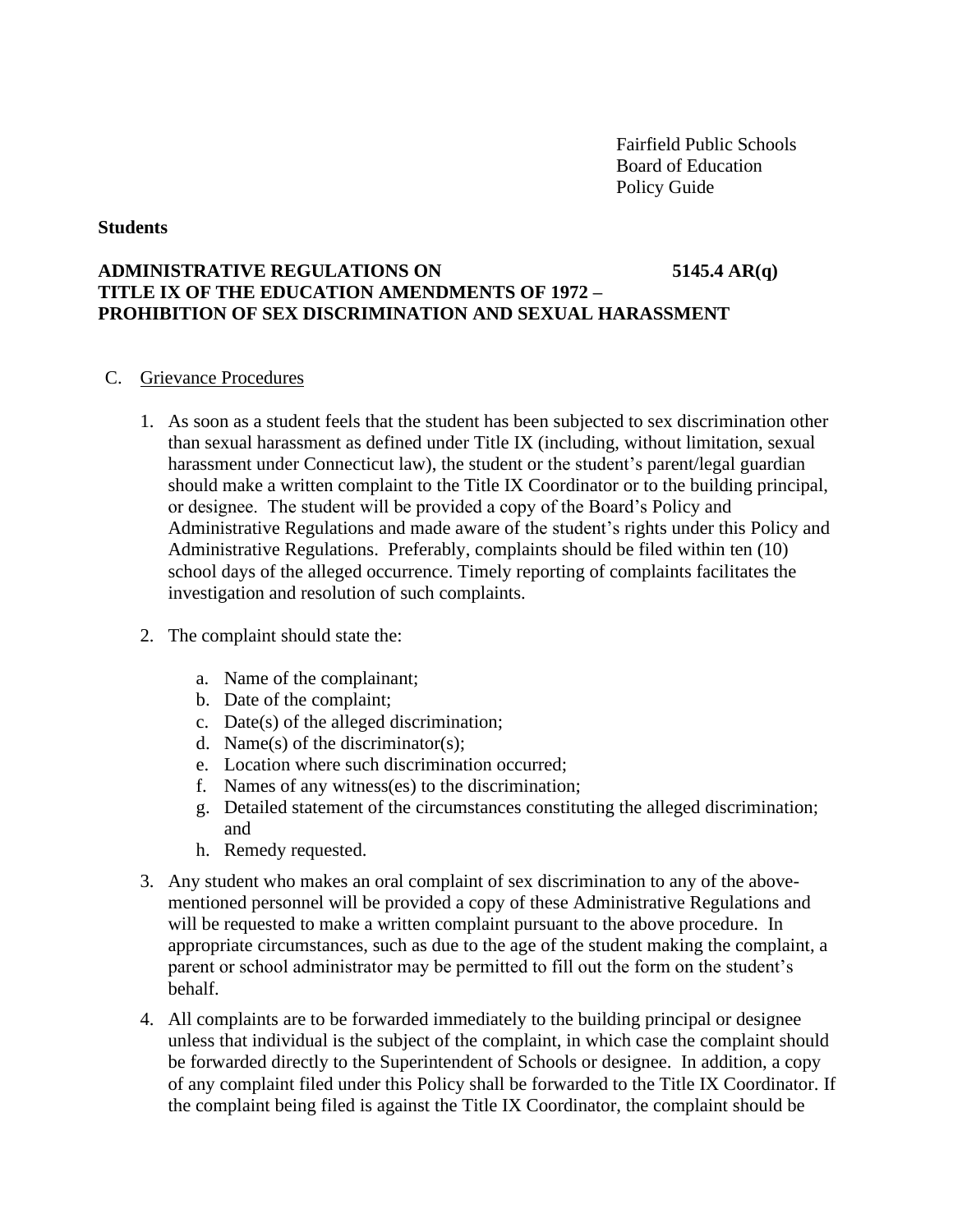### **Students**

## **ADMINISTRATIVE REGULATIONS ON 5145.4 AR(r) TITLE IX OF THE EDUCATION AMENDMENTS OF 1972 – PROHIBITION OF SEX DISCRIMINATION AND SEXUAL HARASSMENT**

filed with the Superintendent. If the complaint being filed is against the Superintendent, the complaint should be filed with the Board Chair, who will then retain an independent investigator to investigate the matter.

- 5. The Title IX Coordinator or designee shall investigate all complaints of sex discrimination against a student, regardless of whether the conduct occurred on or offschool grounds. Complaints will be investigated promptly within the timeframes identified below. Timeframes may be extended as needed given the complexity of the investigation, availability of individuals with relevant information, and other extenuating circumstances. The investigation shall be conducted discreetly, maintaining confidentiality insofar as possible while still conducting an effective and thorough investigation.
- 6. Any student who makes a complaint shall be notified of the District's intent to investigate the complaint. In the event the student requests confidentiality or that an investigation not be conducted, the District will take reasonable steps to investigate and respond to the complaint to the extent possible, given the request for confidentiality or that the District not investigate the complaint. If the student insists that the student's personally identifiable information not be shared with the alleged discriminator(s), the student will be informed that the District's ability to investigate and/or take corrective action may be limited.
- 7. Upon receipt of a sex discrimination complaint, the Title IX Coordinator shall either promptly commence an investigation of the complaint, or shall designate a school administrator to promptly investigate the complaint. The Title IX Coordinator or designee shall:
	- a. Offer to meet with the complainant and respondent (if applicable) separately within ten (10) school days to discuss the nature of the complaint, identify individuals the complainant and respondent (if applicable) believe have relevant information, and obtain any relevant documents the complainant and respondent may have;
	- b. Provide the complainant and respondent (if applicable) with a copy of the Board's sex discrimination policy and accompanying regulations;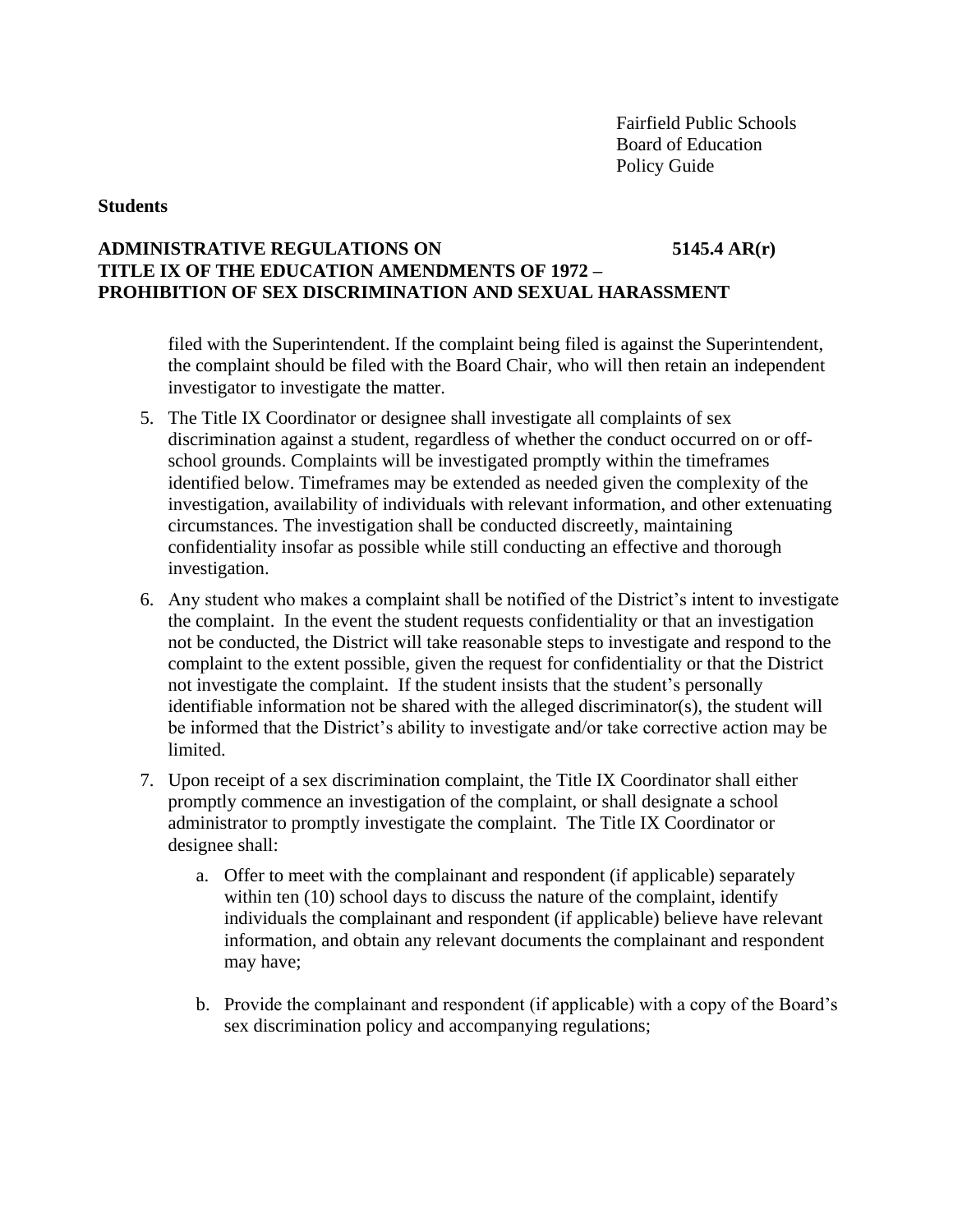#### **Students**

## **ADMINISTRATIVE REGULATIONS ON 5145.4 AR(s) TITLE IX OF THE EDUCATION AMENDMENTS OF 1972 – PROHIBITION OF SEX DISCRIMINATION AND SEXUAL HARASSMENT**

- c. Consider whether any interim measures may be appropriate to protect the complainant or respondent (if applicable), pending the outcome of the investigation;
- d. Conduct an investigation that is adequate, reliable, and impartial. Investigate the factual basis of the complaint, including, as applicable, conducting interviews with individuals deemed relevant to the complaint;
- e. Consider whether alleged sex discrimination has created a hostile school environment, including consideration of the effects of off-campus conduct on the school;
- f. Communicate the outcome of the investigation in writing to the complainant, to the respondent, and to any individual properly identified as a party to the complaint (to the extent permitted by state and federal confidentiality requirements), within ninety (90) school days from the date the complaint was received by the Superintendent's office. The investigator may extend this deadline for no more than fifteen (15) additional school days if needed to complete the investigation. The complainant and respondent (if applicable) shall be notified of such extension. The written notice shall include a finding whether the complaint was substantiated and if so, shall identify, to the extent possible, how the District will remedy the discrimination, adhering to the requirements of state and federal law; and
- g. When sex discrimination has been found, take steps that are reasonably calculated to end the discrimination, take corrective and/or disciplinary action aimed at preventing the recurrence of the discrimination, as deemed appropriate by the Superintendent or designee, and take steps to remedy the effects of the sex discrimination.
- 8. If a complaint is made during summer recess, the complaint will be reviewed and addressed as quickly as possible given the availability of staff and/or other individuals who may have information relevant to the complaint. If fixed timeframes cannot be met, the complainant and respondent will receive notice and interim measures may be implemented as necessary.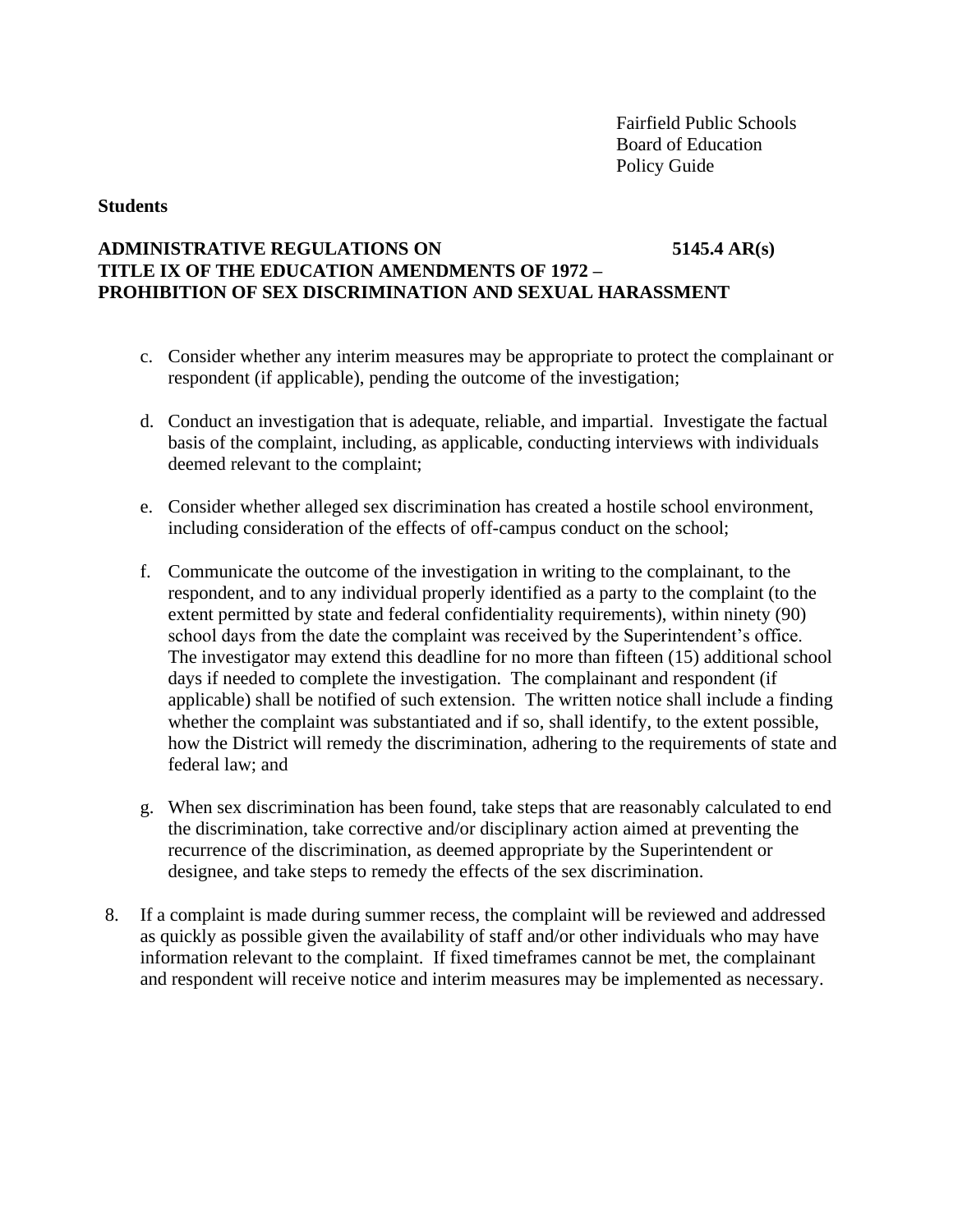#### **Students**

## **ADMINISTRATIVE REGULATIONS ON 5145.4 AR(t) TITLE IX OF THE EDUCATION AMENDMENTS OF 1972 – PROHIBITION OF SEX DISCRIMINATION AND SEXUAL HARASSMENT**

9. If the complainant or respondent (if applicable) is dissatisfied with the findings of the investigation, the complainant or respondent may file a written appeal within five (5) school days to the Title IX Coordinator, or, if the Title IX Coordinator conducted the investigation, to the Superintendent of Schools. The Title IX Coordinator or Superintendent shall review the Title IX Coordinator or designee's written report, the information collected by the Title IX Coordinator or designee together with the recommended disposition of the complaint to determine whether the alleged conduct constitutes sex discrimination. The Title IX Coordinator or Superintendent of Schools may determine if further action and/or investigation is warranted. After completing this review, the Title IX Coordinator or Superintendent of Schools shall respond to the complainant and respondent (if applicable), in writing, within fifteen (15) school days following the receipt of the written request for review.

### D. Miscellaneous

- 1. If a sex discrimination complaint raises a concern about bullying behavior, the Title IX Coordinator shall notify the Safe School Climate Specialist or designee who shall coordinate any bullying investigation with the Title IX Coordinator, to promote the alignment of any such bullying investigation with the requirements of applicable Board policies and state law. Additionally, if a sex discrimination complaint raises a concern about discrimination or harassment on the basis of any other legally protected classification (such as race, religion, color, national origin, age, or disability), the Title IX Coordinator or designee shall make a referral to other appropriate personnel within the District (e.g. Section 504 Coordinator, etc.), so as to ensure that any such investigation complies with the requirements of policies regarding nondiscrimination.
- 2. If the sex discrimination complaint results in reasonable cause to suspect or believe that a child has been abused or neglected, has had a nonaccidental physical injury, or injury which is at variance with the history given of such injury, is placed at imminent risk of serious harm, or that a student has been sexually assaulted by a school employee, then, the person to whom the complaint is given or who receives such information shall report such matters in accordance with the Board's policy on the Reports of Suspected Child Abuse or Neglect of Children.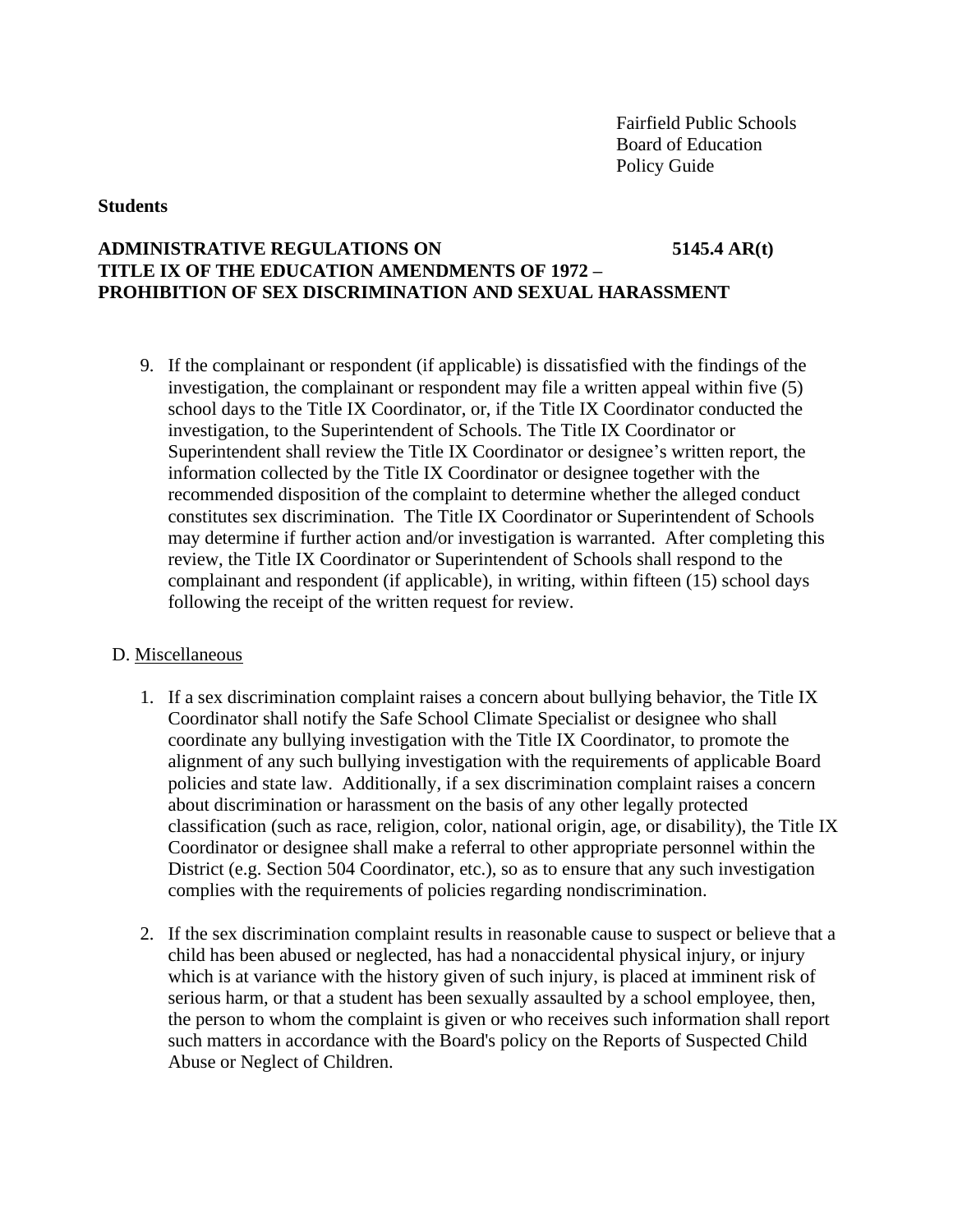### **Students**

## **ADMINISTRATIVE REGULATIONS ON 5145.4 AR(u) TITLE IX OF THE EDUCATION AMENDMENTS OF 1972 – PROHIBITION OF SEX DISCRIMINATION AND SEXUAL HARASSMENT**

3. Retaliation against any individual who complains pursuant to the Board's Policy regarding Title IX of the Education Amendments of 1972-Prohibition of Sex Discrimination and Sexual Harassment (Students) and these Administrative Regulations is strictly prohibited. Neither the District nor any other person may intimidate, threaten, coerce, or discriminate against any individual for the purpose of interfering with any right or privilege secured by Title IX or these Administrative Regulations, or because the individual has made a report or complaint, testified, assisted, or participated or refused to participate in any manner in an investigation, proceeding, or hearing under these Administrative Regulations. The District will take actions designed to prevent retaliation as a result of filing a complaint. Complaints alleging retaliation may be filed according to the grievance procedures for sex discrimination described herein.

### **Section III. Further Reporting**

At any time, a complainant alleging sex discrimination or sexual harassment may also file a complaint with the Office for Civil Rights, Boston Office, U.S. Department of Education, 8<sup>th</sup> Floor, 5 Post Office Square, Boston, MA 02109-3921 (Telephone (617) 289-0111).

Students may also make a report of sexual harassment and/or sex discrimination to the Connecticut Commission on Human Rights and Opportunities, 450 Columbus Boulevard, Hartford, CT 06103-1835 (Telephone: 860-541-3400 or Connecticut Toll Free Number: 1-800- 477-5737).

Copies of these Administrative Regulations will be distributed to all students.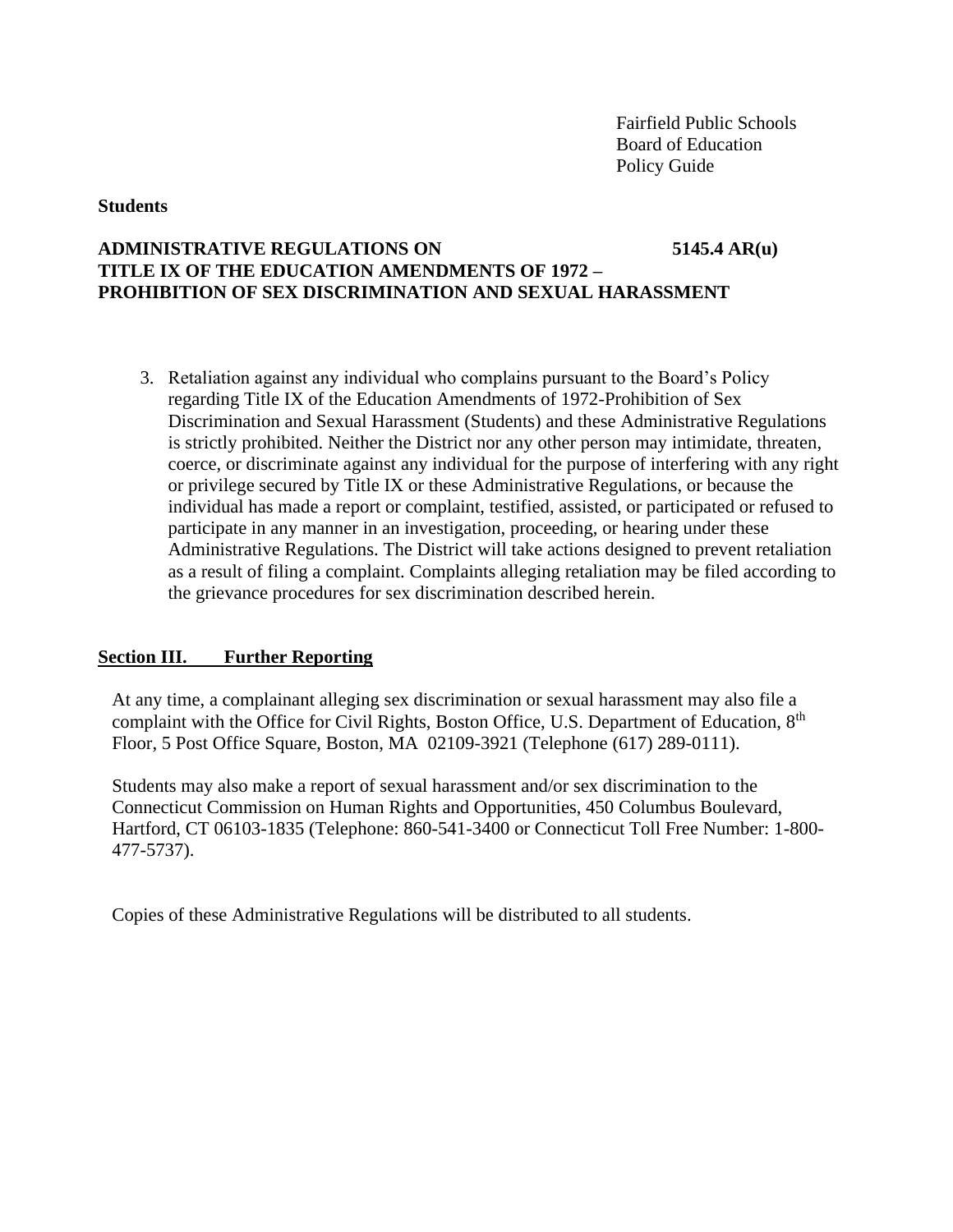**Students**

## **ADMINISTRATIVE REGULATIONS ON 5145.4 AR(v) TITLE IX OF THE EDUCATION AMENDMENTS OF 1972 – PROHIBITION OF SEX DISCRIMINATION AND SEXUAL HARASSMENT**

# **Appendix A**

**Sexual Assault:** An offense classified as forcible or nonforcible sex offense under the uniform crime reporting system of the Federal Bureau of Investigation.

Rape—(Except Statutory Rape) The carnal knowledge of a person, without the consent of the victim, including instances where the victim is incapable of giving consent because of the person's age or because of the person's temporary or permanent mental or physical incapacity.

Sodomy—Oral or anal sexual intercourse with another person, without the consent of the victim, including instances where the victim is incapable of giving consent because of the person's age or because of the person's temporary or permanent mental or physical incapacity.

Sexual Assault With An Object—To use an object or instrument to unlawfully penetrate, however slightly, the genital or anal opening of the body of another person, without the consent of the victim, including instances where the victim is incapable of giving consent because of the person's age or because of the person's temporary or permanent mental or physical incapacity.

Fondling—The touching of the private body parts of another person for the purpose of sexual gratification without the consent of the victim, including instances where the victim is incapable of giving consent because of the person's age or because of the person's temporary or permanent mental or physical incapacity.

Incest—Nonforcible sexual intercourse between persons who are related to each other within the degrees wherein marriage is prohibited by law.

Statutory Rape—Nonforcible sexual intercourse with a person who is under the statutory age of consent.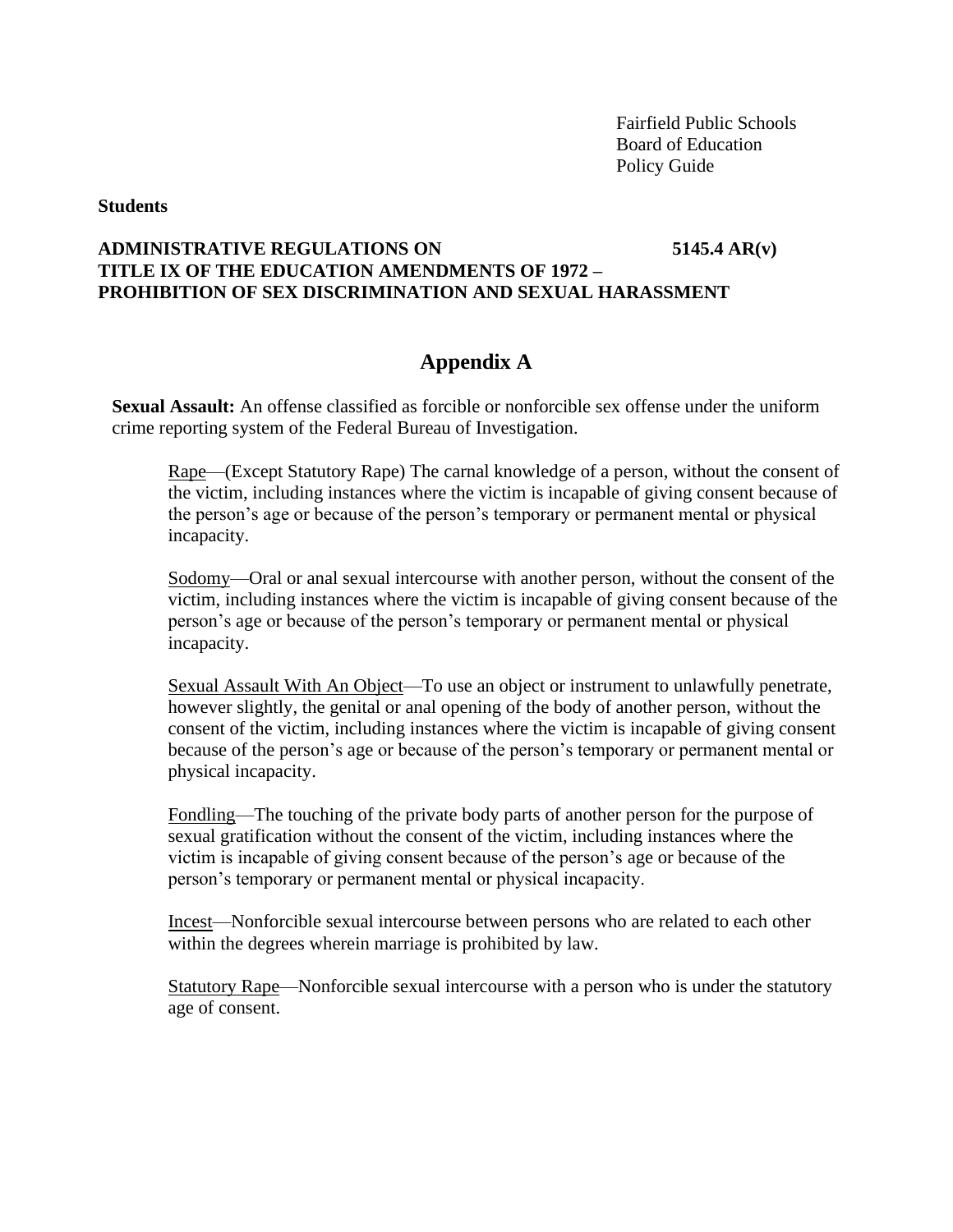### **Students**

## **ADMINISTRATIVE REGULATIONS ON 5145.4 AR(w) TITLE IX OF THE EDUCATION AMENDMENTS OF 1972 – PROHIBITION OF SEX DISCRIMINATION AND SEXUAL HARASSMENT**

**Dating Violence:** Violence committed by a person who is or has been in a social relationship of a romantic or intimate nature with the victim; and where the existence of such a relationship shall be determined based on a consideration of the length of the relationship, the type of relationship, and the frequency of interaction between the persons involved in the relationship.

**Domestic Violence**: Includes felony or misdemeanor crimes of violence committed by a current or former spouse or intimate partner of the victim, by a person with whom the victim shares a child in common, by a person who is cohabitating with or has cohabitated with the victim as a spouse or intimate partner, by a person similarly situated to a spouse of the victim under the domestic or family violence laws of the jurisdiction receiving grant monies, or by any other person against an adult or youth victim who is protected from that person's acts under the domestic or family violence laws of the jurisdiction.

**Stalking:** Engaging in a course of conduct directed at a specific person that would cause a reasonable person to fear for the person's safety or the safety of others; or suffer substantial emotional distress.

Adopted: 9/28/2020

Revised and Adopted: 6/14/2022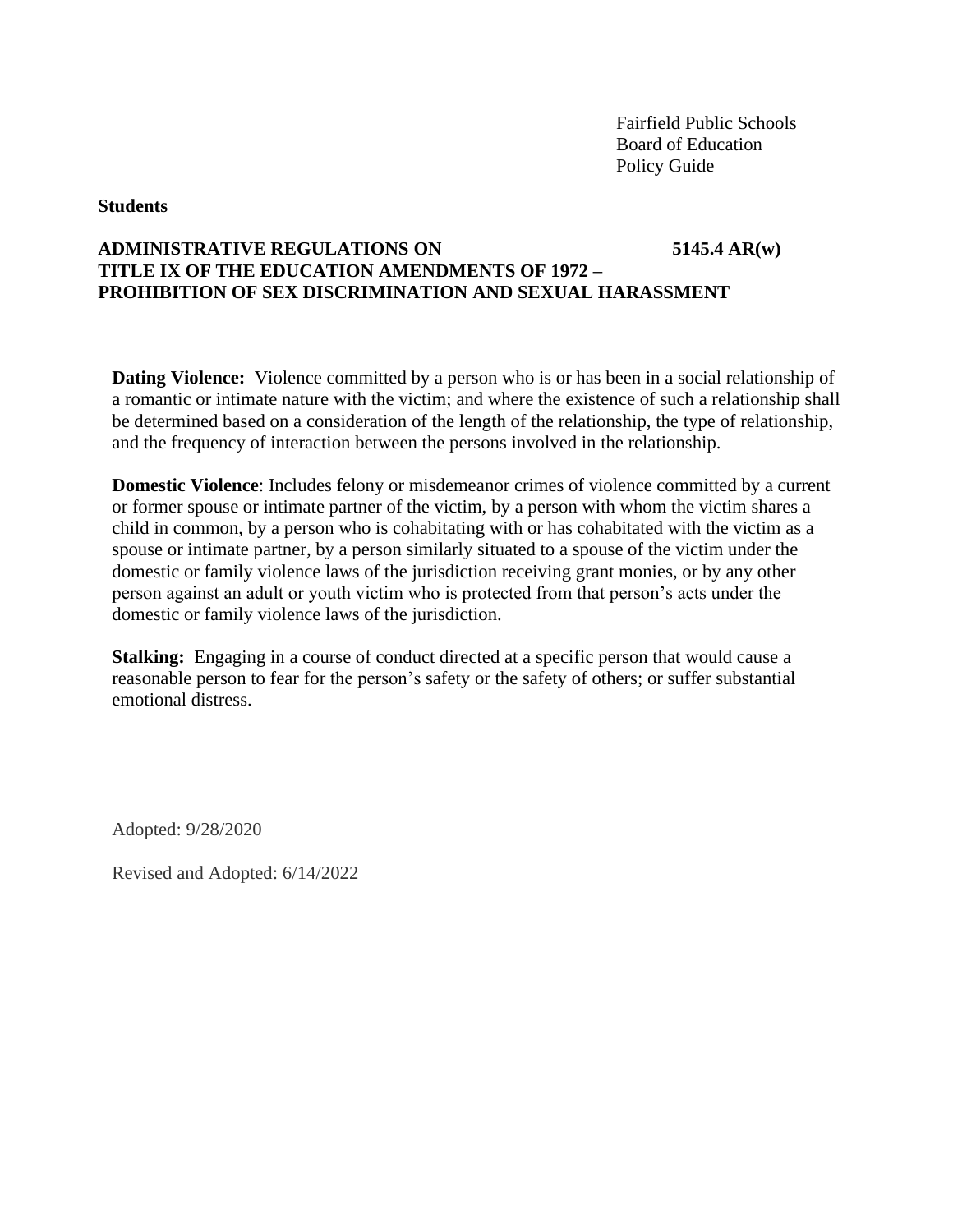# **COMPLAINT FORM REGARDING SEXUAL HARASSMENT UNDER TITLE IX (STUDENTS)**

*This complaint form should be used for complaints of sexual harassment as defined on page 1 of the Board's Administrative Regulations Regarding Title IX of the Education Amendments of 1972 - Prohibition of Sex Discrimination and Sexual Harassment (Students)*

| Name of the complainant<br><u> 2002 - Jan James James Jan James James Jan James James Jan James James Jan Jan James James Jan Jan Jan Jan Ja</u>                        |  |
|-------------------------------------------------------------------------------------------------------------------------------------------------------------------------|--|
|                                                                                                                                                                         |  |
| Date of the alleged sexual harassment                                                                                                                                   |  |
| Name or names of the sexual harasser(s)<br><u> 2008 - Jan James James James James James James James James James James James James James James James James J</u>         |  |
| Location where such sexual harassment occurred _________________________________                                                                                        |  |
| $Name(s)$ of any witness(es) to the sexual harassment                                                                                                                   |  |
| ,我们也不会有什么。""我们的人,我们也不会有什么?""我们的人,我们也不会有什么?""我们的人,我们的人,我们也不会有什么?""我们的人,我们的人,我们的人,我<br>Detailed statement of the circumstances constituting the alleged sexual harassment |  |
|                                                                                                                                                                         |  |
|                                                                                                                                                                         |  |
|                                                                                                                                                                         |  |

Signature of Complainant or Title IX Coordinator: \_\_\_\_\_\_\_\_\_\_\_\_\_\_\_\_\_\_\_\_\_\_\_\_\_\_\_\_\_\_